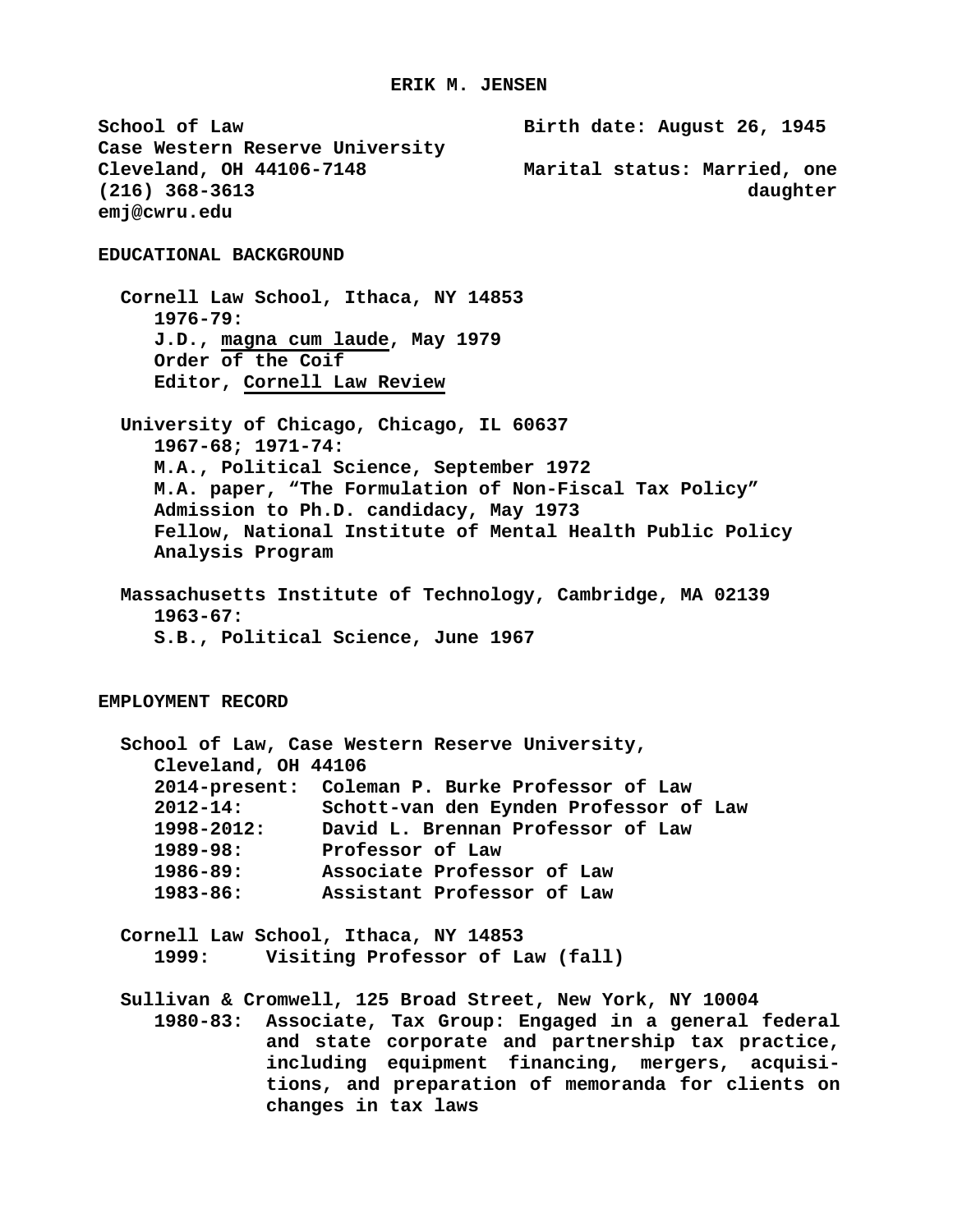- **1978: Summer Associate, Tax, Litigation, and General Practice (Corporate) Groups**
- **The Honorable Monroe G. McKay, United States Court of Appeals, 6012 Federal Building, Salt Lake City, UT 84138 1979-80: Law Clerk**
- **Professor Robert S. Summers, Cornell Law School, Ithaca, NY 14853 1978-79: Research Assistant: Worked on several manuscripts on American legal theory**

 **Farage and Shrager, 1160 Suburban Station Building, Philadelphia, PA 19103 1977: Summer Law Clerk: Researched issues relating to** 

**personal injury litigation**

#### **PUBLICATIONS**

**Books, Book Supplements, and Book Chapters:**

**The Taxing Power: A Reference Guide to the United States Constitution (Praeger Publishers 2005)**

**Federal Income Taxation of Oil and Gas Investments, 2d Edition (revision of Bruen & Taylor) (Warren, Gorham & Lamont 1989) (with Alexander J. Bruen & Willard B. Taylor)**

**1989, 1990, 1991, 1992, 1994, 1995 & 1996 Supplements to Bruen, Taylor & Jensen, Federal Income Taxation of Oil and Gas Investments, 2d Edition (Warren, Gorham & Lamont 1989)**

**1983, 1984, 1985, 1986 & 1987 Supplements to Alexander J. Bruen & Willard B. Taylor, Federal Income Taxation of Oil and Gas Investments (Warren, Gorham & Lamont 1983) (with Taylor)**

**Committed to prepare chapter on the taxing power for The Enumerated Powers of the U.S. Congress: Past Ramifications, Present Importance, and Future Implications (Brien Hallett ed., Greenwood Press) (forthcoming)**

 **Articles, Commentaries, Narratives, and Notes:**

## **Taxation:**

**"The Uneasy Justification for Special Treatment of Like-Kind Exchanges," 4 American Journal of Tax Policy 193 (1985)**

**"The Deduction of Future Liabilities by Accrual-Basis Tax-**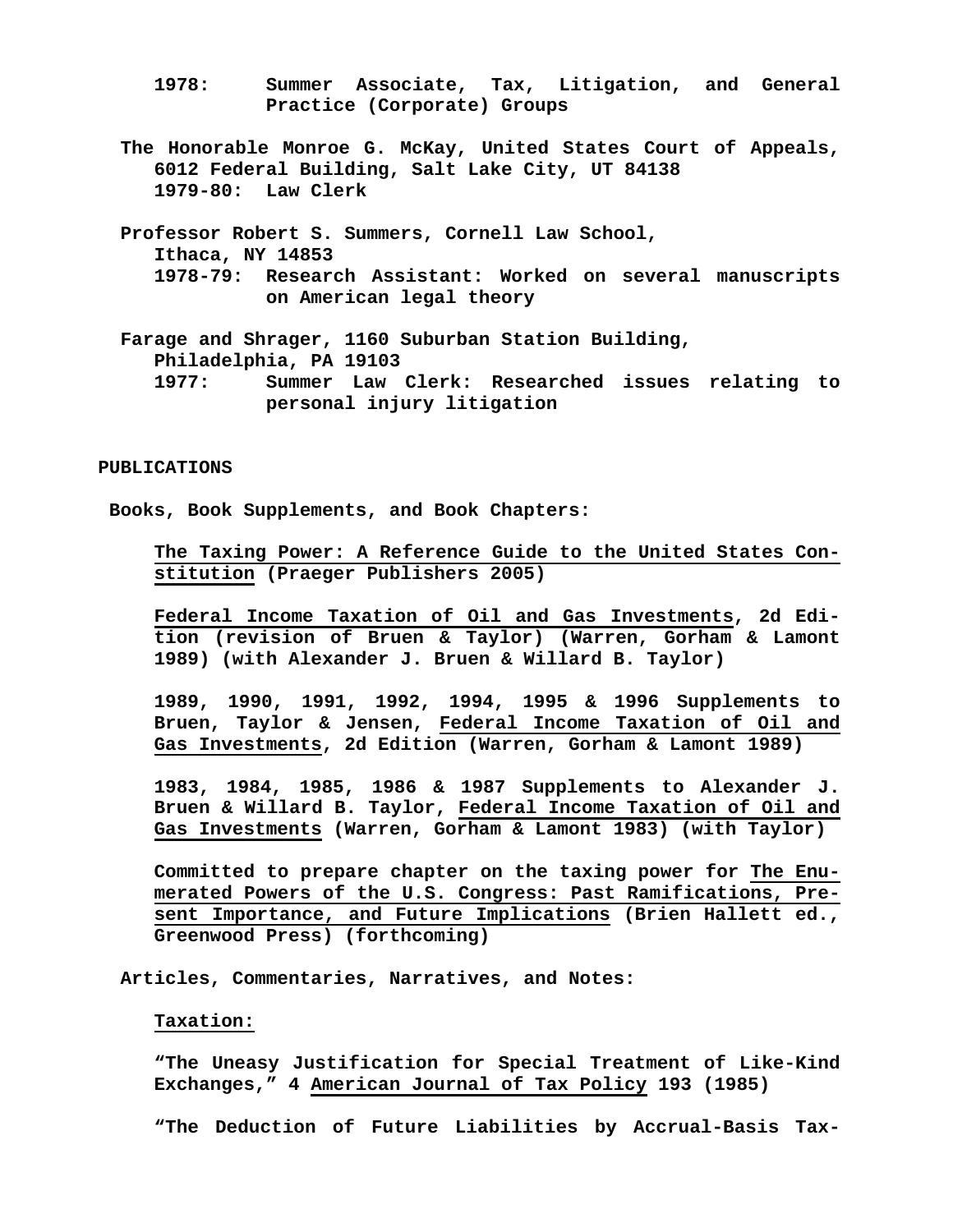**payers: Premature Accruals, the All Events Test, and Economic Performance," 37 University of Florida Law Review 433 (1985)**

**"Hughes Properties and General Dynamics: The Supreme Court, the All Events Test, and the 1984 Tax Act," 32 Tax Notes 911 (1986)**

**"Taxation, the Student Athlete, and the Professionalization of College Athletics," 1987 Utah Law Review 35**

**"The Supreme Court and the Timing of Deductions for Accrual-Basis Taxpayers," 22 Georgia Law Review 229 (1988)**

**"The Supreme Court's Misleading Footnote in General Dynamics," 41 Tax Notes 665 (1988)**

**"Commentary: Food for Thought and Thoughts About Food: Can Meals and Lodging Provided to Domestic Servants Be for the Convenience of the Employer?", 65 Indiana Law Journal 639 (1990)**

**"The Unanswered Question in Tufts: What Was the Purchaser's Basis?", 10 Virginia Tax Review 455 (1991), excerpted in Federal Income Tax Anthology, edited by Paul L. Caron et al., at 180 (Anderson 1997)**

**"Aside: The Heroic Nature of Tax Lawyers," 140 University of Pennsylvania Law Review 367 (1991) (discussing John Grisham, The Firm), reprinted in 54 Tax Notes 1557 (1992)**

**"A Monologue on the Taxation of Business Gifts," 1992 Brigham Young University Law Review 397**

**"Nonrecourse Liabilities and Real Costs: A Reply to Professor Johnson," 11 Virginia Tax Review 643 (1992)**

**"American Indian Tribes and 401(k) Plans," 68 Tax Notes 117 (1995)**

**"The Apportionment of 'Direct Taxes': Are Consumption Taxes Constitutional?", 97 Columbia Law Review 2334 (1997), abridged version printed in 81 Tax Notes 611 (1998) and 15 State Tax Notes 1407 (1998)**

**"The Control of Avoidance: The US Alternative," 1998 British Tax Review 161 (with John Tiley)**

**"Critical Theory and the Loneliness of the Tax Prof," 76**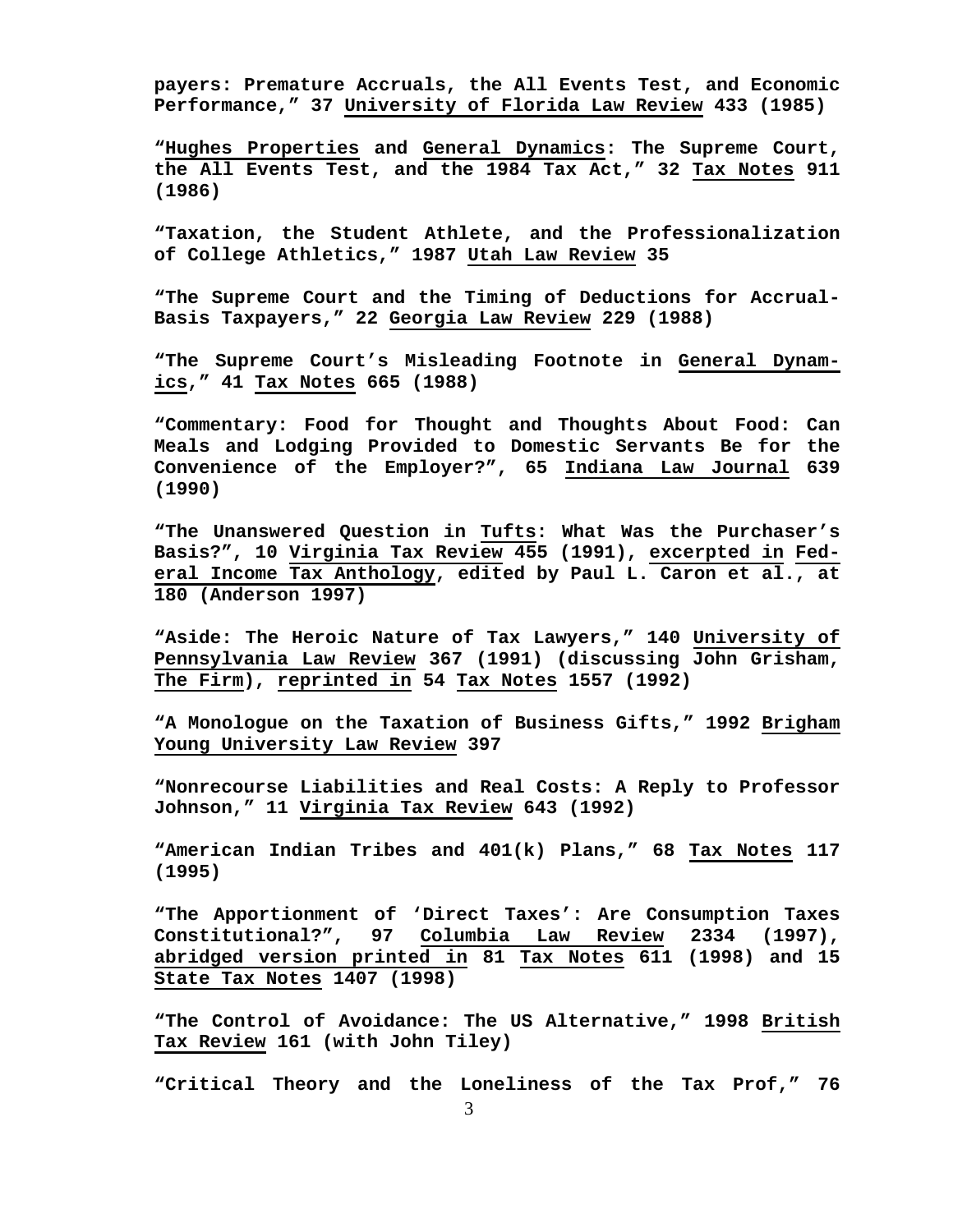**North Carolina Law Review 1753 (1998) (symposium)**

**"Respect for Statutory Text Versus 'Blithe Unconcern': A Reply to Professor Coverdale," 72 Tulane Law Review 1749 (1998)**

**"American Indian Law Meets the Internal Revenue Code: Warbus**  v. Commissioner," 74 North Dakota Law Review 691 (1998), re**printed in 83 Tax Notes 105 (1999)**

**"Unapportioned Direct-Consumption Taxes and the Sixteenth Amendment," 84 Tax Notes 1089 (1999)**

**"Taxation and the Constitution: How to Read the Direct-Tax Clauses," 15 The Journal of Law and Politics 689 (1999)**

**"Taxation, Compensation, and Judicial Independence: Hatter v. United States," 90 Tax Notes 1541 (2001)(with Jonathan L. Entin)**

**"United States v. Hatter and the Taxation of Federal Judges," 92 Tax Notes 673 (2001) (with Jonathan L. Entin)**

**"The Taxing Power, the Sixteenth Amendment, and the Meaning of 'Incomes,'" 33 Arizona State Law Journal 1057 (2001), abridged version printed in 97 Tax Notes 99 (2002)**

**"Chickasaw Nation: Interpreting a Broken Statute," 97 Tax Notes 1195 (2002), reprinted in 39 The Exempt Organization Tax Review 37 (2003)**

**"Doing Business in Indian Country: Introduction to American Indian Law Concepts Affecting Taxation," 20 Journal of Taxation of Investments 223 (2003)**

**"The Constitution Matters in Taxation," 100 Tax Notes 821 (2003); "Jensen's Response to Johnson's Response to Jensen's Response to Johnson's Response to Jensen (Or Is It the Other Way Around?)", 100 Tax Notes 841 (2003)**

**"The Export Clause," 6 Florida Tax Review 1 (2003), abstracted in 102 Tax Notes 1295 (2004)**

**"Are Recoveries for Nonphysical Injuries Automatically Taxable?", 105 Tax Notes 1439 (2004); "Further Thoughts on Recoveries for Nonphysical Injuries," 106 Tax Notes 985 (2005) (letter to the editor); "Dodge's Darts Don't Pass Inspection," 106 Tax Notes 1463 (2005) (letter to the editor); "Nonphysical Injuries: The Last Word (?)", 107 Tax Notes 524**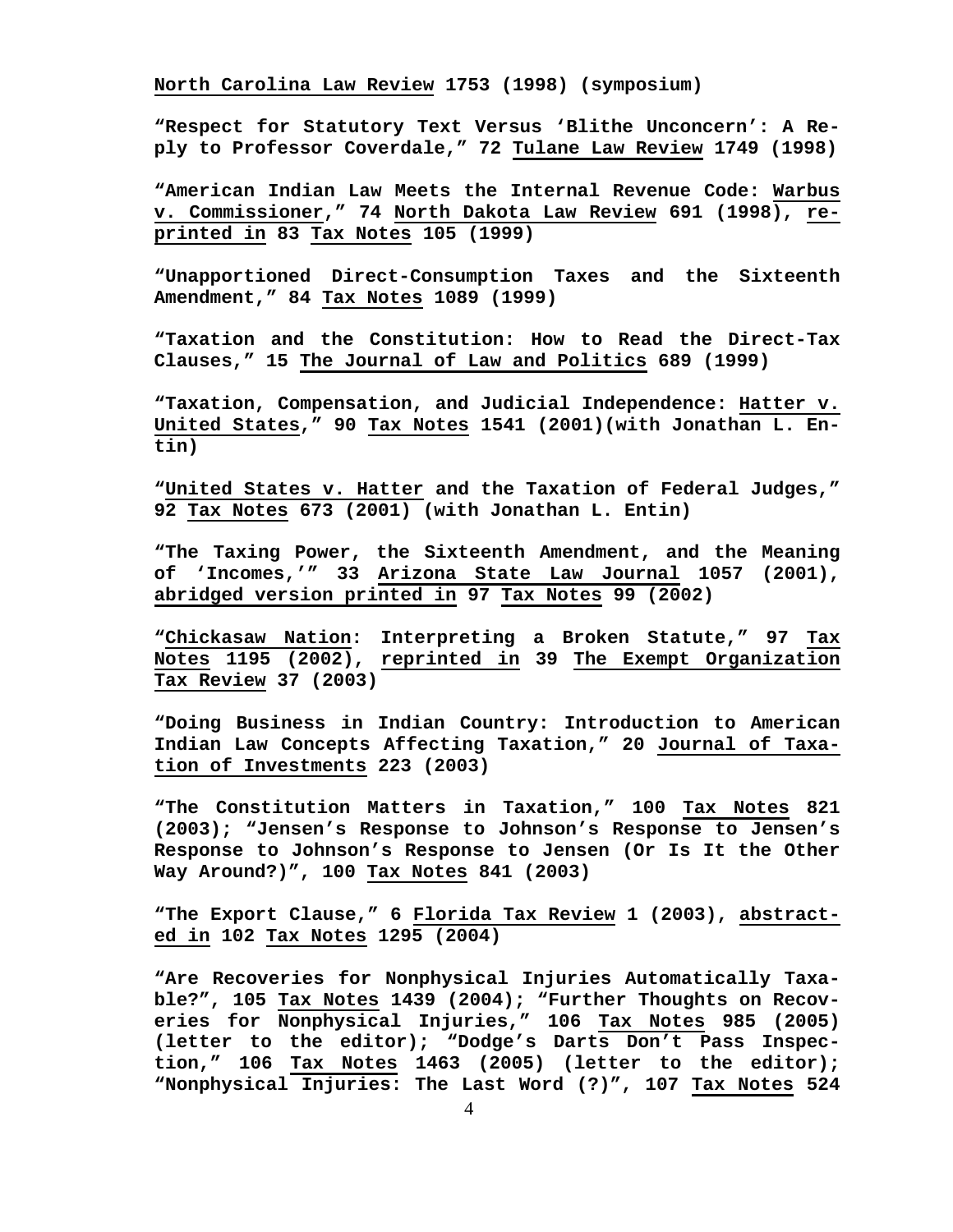**(2005) (letter to the editor)**

**"Interpreting the Sixteenth Amendment (By Way of the Direct-Tax Clauses)," 21 Constitutional Commentary 355 (2004)**

**Four entries ("Article I, Section 2, Clause 3—Three-fifths Clause"; "Article I, Section 7, Clause 1—Origination Clause"; "Article I, Section 9, Clause 4—Direct Taxes"; and "Amendment XVI—Sixteenth Amendment"), in The Heritage Guide to the Constitution, at 54, 85, 159, 411 (Edwin Meese III et al. eds., Heritage Foundation, Regnery Publishing Co., 2005), Origination Clause essay posted as "Hands Off My Purse! Why Money Bills Originate in the House," Heritage Foundation First Principles Series (January 27, 2011), [http://www.heritage.org/Research/Reports/2011/01/Hand-Off-My-](http://www.heritage.org/Research/Reports/2011/01/Hand-Off-My-Purse-Why-Money-Bills-Originate-in-the-House)**

**[Purse-Why-Money-Bills-Originate-in-the-House](http://www.heritage.org/Research/Reports/2011/01/Hand-Off-My-Purse-Why-Money-Bills-Originate-in-the-House)**

**"Taxation, Compensation, and Judicial Independence," 56 Case Western Reserve Law Review 965 (2006) (symposium issue) (with Jonathan L. Entin)**

**"Taxation and Doing Business in Indian Country," 60 Maine Law Review 1 (2008)**

**"The US Legislative and Regulatory Approach to Tax Avoidance", in Comparative Perspectives on Revenue Law: Essays in Honour of John Tiley, edited by John Avery Jones et al., at 99 (Cambridge University Press, 2008)**

**"Would a Tax on AIG Bonus Recipients Really Be a Tax?", 123 Tax Notes 1033 (2009)**

**"The Receipt of Cash for Losses of Personal Rights," 126 Tax Notes 103 (2010)**

**"Parsing the Meaning of 'Personal Injuries' Under Section 104(a)(2)," Journal of Taxation of Investments, Winter 2010, at 92**

**"Murphy v. Internal Revenue Service, the Meaning of 'Income,' and Sky-Is-Falling Tax Commentary," 60 Case Western Reserve Law Review 751 (2010)**

**"Codification of the Economic Substance Doctrine," Journal of Taxation of Investments, Winter 2011, at 87**

**"The More Things Change—Much Talk of Reform, But Are Real Results Likely?", Journal of Taxation of Investments, Spring**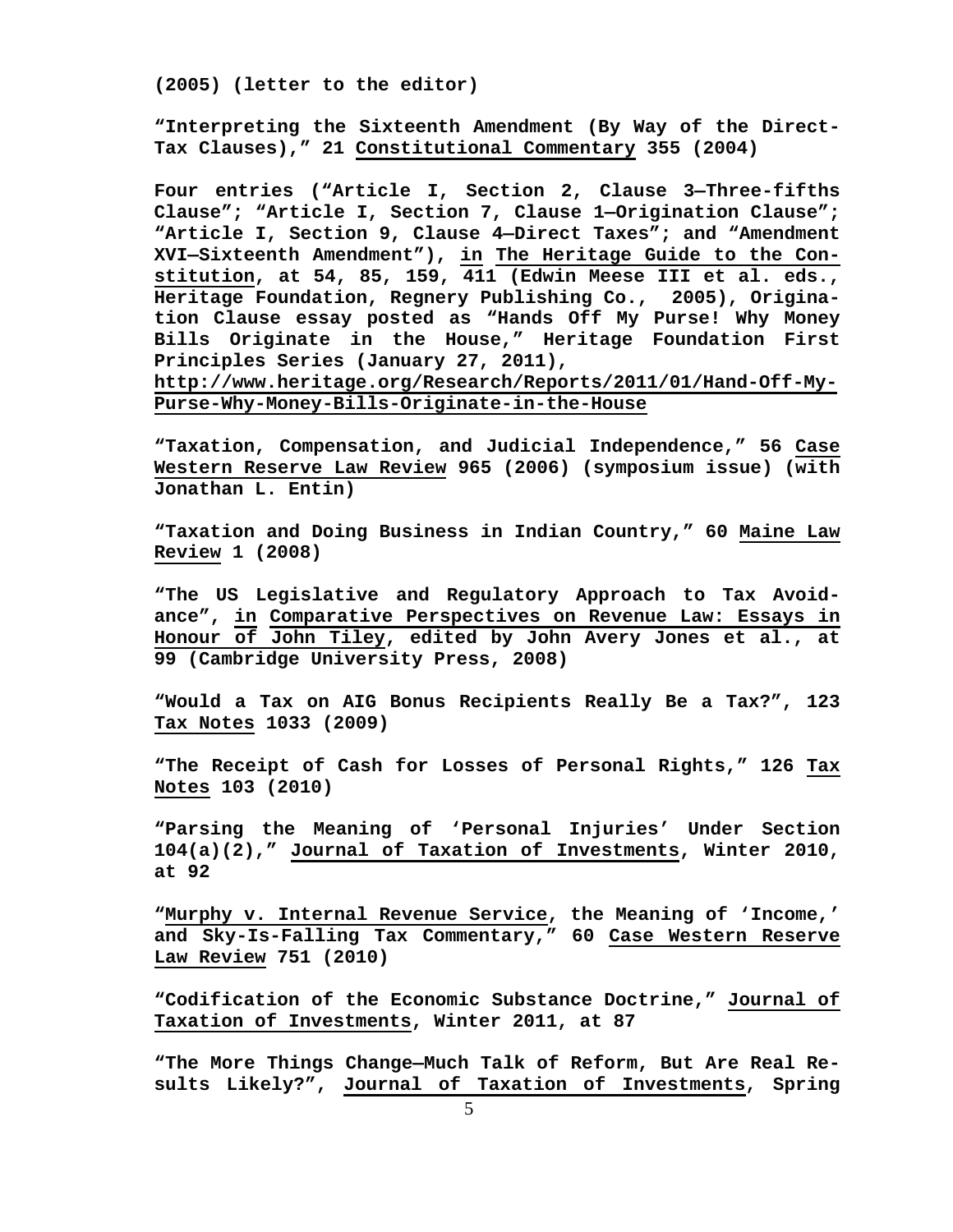**2011, at 89**

**"Quirky Constitutional Provisions Matter: The Tonnage Clause, Polar Tankers***,* **and State Taxation of Commerce," 18 George Mason Law Review 669 (2011)**

**"The Sale of State Tax Credits: A Tax Court Decision Isn't a Tempel of Doom," Journal of Taxation of Investments, Summer 2011, at 91**

**"The Home Bathroom Deduction," 133 Tax Notes 480 (2011)**

**"Business Versus Nonbusiness Bad Debts: Dagres v. Commissioner Presents New Variations on an Old Theme," Journal of Taxation of Investments, Winter 2012, at 73**

**"The Individual Mandate and the Taxing Power," 134 Tax Notes 97 (2012)**

**"The Sale of Tax Credits Revisited: A CCA Consecrates (Most of) Tempel***,***" Journal of Taxation of Investments, Spring 2012, at 59**

**"Post-***NFIB:* **Does the Taxing Clause Give Congress Unlimited Power?", 136 Tax Notes 1309 (2012)**

**"The Individual Mandate, Taxation, and the Constitution," Journal of Taxation of Investments, Fall 2012, at 31**

**"Legislative and Regulatory Responses to Tax Avoidance: Explicating and Evaluating the Alternatives," 57 St. Louis University Law Journal 1 (2012)**

**"A Question Important to Investors (Whether They Realize It or Not): Is Realization a Constitutional Requirement for Income Taxation?" Journal of Taxation of Investments, Fall 2013, at 19**

**"Back to the Future with Rescission Decisions: Impact of IRS Decision to Issue No New Guidance," Journal of Taxation of Investments, Winter 2014, at 21**

**"The Constitutionality of a Mark-to-Market Taxing System," 143 Tax Notes 1299 (2014)**

**"The Tiley Trilogy and US Anti-avoidance Law," 12 eJournal of Tax Research 74 (2014)**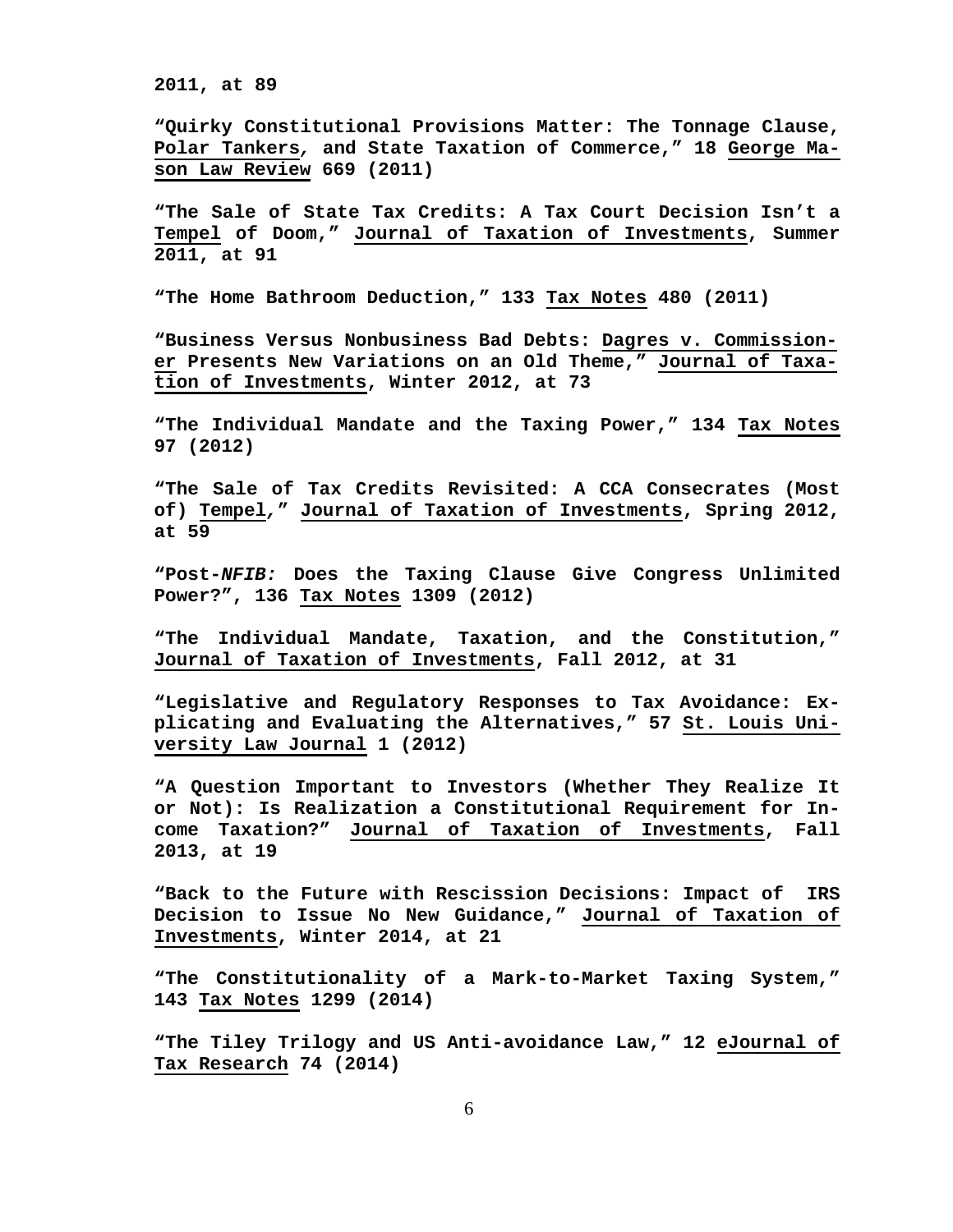**"Taking the Student Out of Student Athlete: College Sports and the Unrelated Business Income Tax," Journal of Taxation of Investments, Summer 2014, at 29**

**"Did the Sixteenth Amendment Ever Matter? Does It Matter Today?", 108 Northwestern University Law Review 799(2014)**

**"'Student' Athletes Revisited," Journal of Taxation of Investments, Fall 2014, at 43**

**Four entries ("Article I, Section 2, Clause 3—Three-fifths Clause"; "Article I, Section 7, Clause 1—Origination Clause"; "Article I, Section 9, Clause 4—Direct Taxes"; and "Amendment XVI—Sixteenth Amendment"), in The Heritage Guide to the Constitution, Fully Revised Second Edition, at 67, 107, 207, 524 (David F. Forte et al. eds., Heritage Foundation, Regnery Publishing Co., 2014)**

**"Sometimes Unguided (or Maybe Misguided) Economic Substance Guidance," Journal of Taxation of Investments, Winter 2015, at 27**

### **Other:**

**Note, "The Standard of Proof of Causation in Legal Malpractice Cases," 63 Cornell Law Review 666 (1978)**

**"The State of Trial Advocacy and Legal Education: Three New Studies," 30 Journal of Legal Education 253 (1979) (with Roger C. Cramton), reprinted in 14 International Society of Barristers Quarterly 352 (1979); 11 ALI-ABA CLE Review nos. 21- 23 (1980); Continuing Legal Education for Professional Competence and Responsibility Since Arden House II, at 78 (ALI-ABA Committee on Continuing Professional Education 1984)**

**"Monroe G. McKay and American Indian Law: In Honor of Judge McKay's Tenth Anniversary on the Federal Bench," 1987 Brigham Young University Law Review 1103**

**"Commentary: The Extraordinary Revival of Dred Scott," 66 Washington University Law Quarterly 1 (1988)**

**"The Law Review Manuscript Glut: The Need for Guidelines," 39 Journal of Legal Education 383 (1989)**

**"Law Review Correspondence: Better Read Than Dead?", 24 Connecticut Law Review 159 (1991); and "Commentary Redux," 24 Connecticut Law Review 207 (1991)**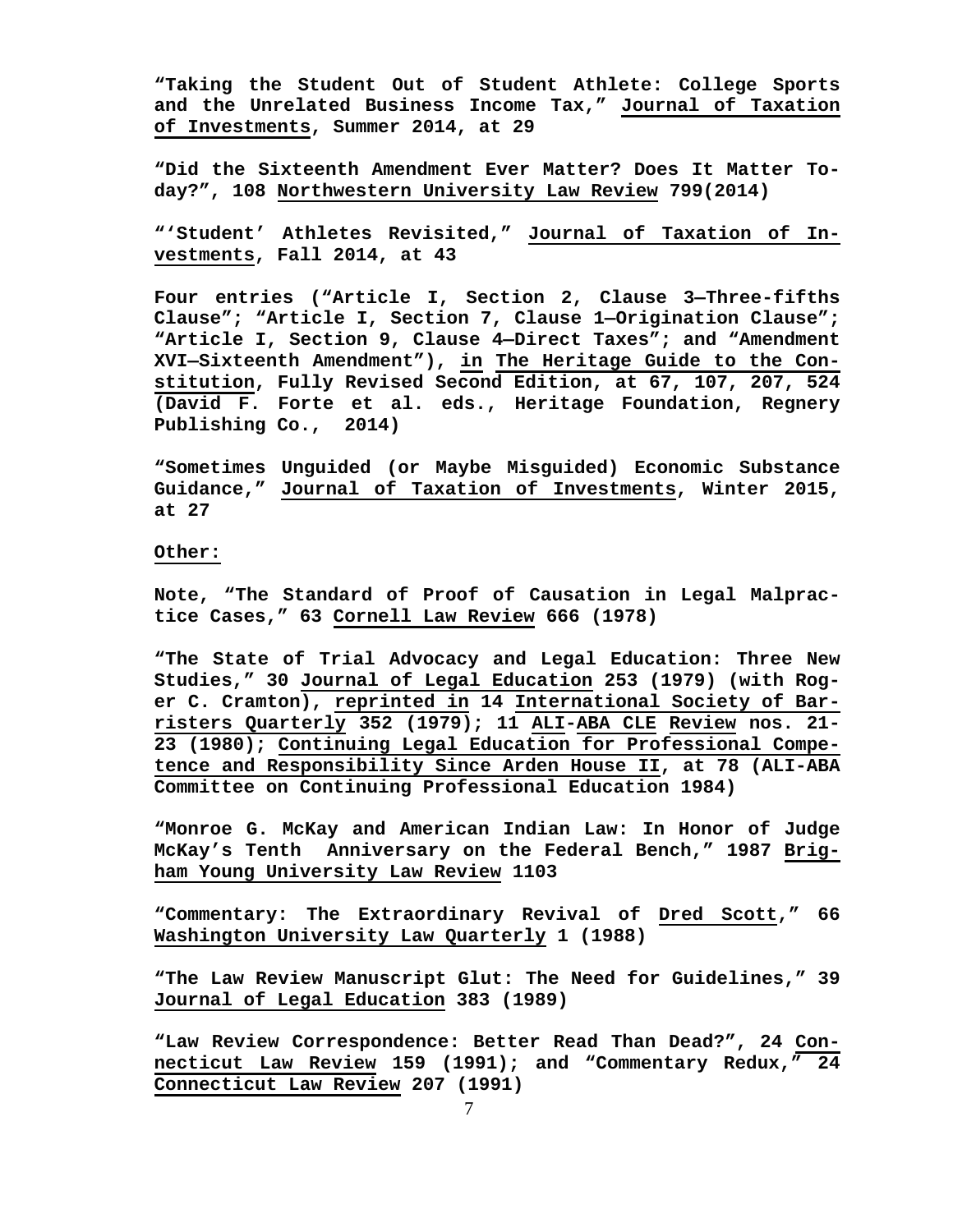**"The Imaginary Connection Between the Great Law of Peace and the United States Constitution: A Reply to Professor Schaaf," 15 American Indian Law Review 295 (1991)**

**"American Indian Tribes and Secession," 42 Tulsa Law Journal 385 (1993)**

**"Pragmatic Instrumentalism and the Future of American Legal Education," in Prescriptive Formality and Normative Rationality in Modern Legal Systems: Festschrift for Robert S. Summers, edited by Werner Krawietz et al., at 161 (Duncker & Humblot 1994)**

**"Commandeering, the Tenth Amendment, and the Federal Requisition Power: New York v. United States Revisited," 15 Constitutional Commentary 353 (1998) (with Jonathan L. Entin), excerpted in In Brief, no. 71, at 3 (1998)**

**"The Continuing Vitality of Tribal Sovereignty Under the Constitution," 60 Montana Law Review 3 (1999); "The End of (This Discussion of) Tribal Sovereignty," 60 Montana Law Review 35 (1999)**

**"Legal Education's 'Learned Society,'" Academic Questions, Spring 2001, at 46**

**"Reflections on Editing a Journal for Law Teachers," 2 Wyoming Law Review 119 (2002)**

**"Law Reviews and Academic Debate," 77 Washington Law Review 769 (2002)**

**"The Case for a Flat-Earth Law School," 15 Cardozo Journal of International and Comparative Law 119 (2007)**

**"Indian Gaming on Newly Acquired Lands," 47 Washburn Law Journal 675 (2008) (solicited for symposium issue)**

**"Hylton v. United States," "Life Tenure of Judges," and "The Sixteenth Amendment" in Encyclopedia of the Supreme Court of the United States (Macmillan Reference USA, 2008)**

**"Prepositions in the Constitution," 14 The Green Bag, 2d 163 (2011)**

**Humor:**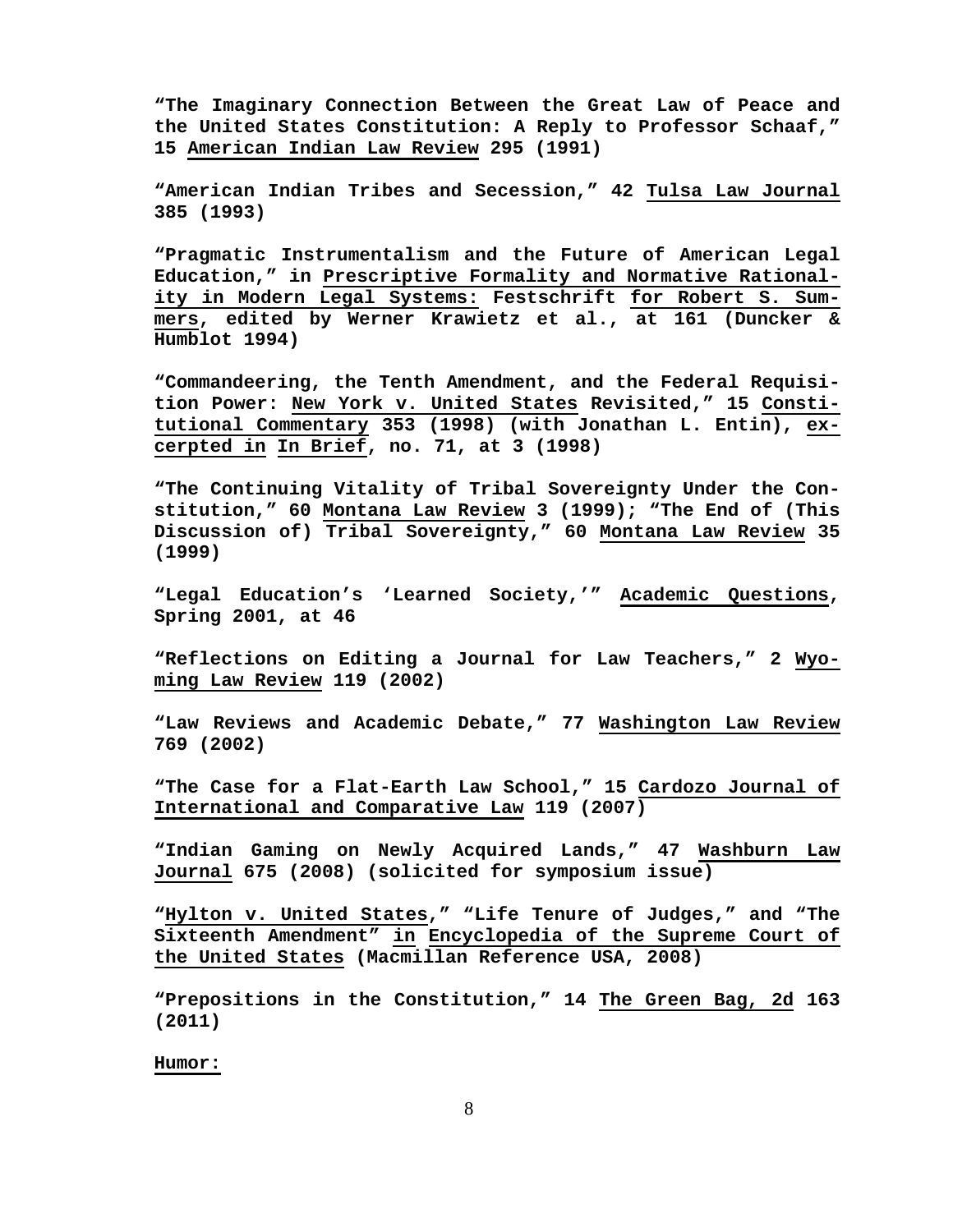**"A Call for a New Buffalo Law Scholarship," 38 University of Kansas Law Review 433 (1990), reprinted in In Brief, no. 49, at 7 (1990), and Amicus Humoriae: An Anthology of Legal Humor, edited by Robert M. Jarvis et al., at 195 (Carolina Academic Press 2003)**

**"A Day in the Life of S. Breckinridge Tushingham," 69 Denver University Law Review 231 (1992)**

**"Performance Scholarship and the Internal Revenue Code," 29 Houston Law Review 429 (1992)**

**"The Unwritten Article," 17 Nova Law Review 785 (1993)**

**"Tough on Scholarship," 39 The Wayne Law Review 1285 (1993)**

**"A 1990s Law School Conversation," 44 Journal of Legal Education 608 (1994) (using pseudonym Estel Crabtree)**

**"Tax Notes by Any Other Name Would Smell Sweeter," 74 Tax Notes 641 (1997), reprinted in 135 Tax Notes 1619 (2012)**

**"Y2K and the Income Tax," 83 Tax Notes 1641 (1999); "News Flash: The Income Tax Remains Constitutional," 86 Tax Notes 291 (2000)**

**"Dean Breck," 2 The Green Bag, 2d 395 (1999)**

**"The Redundant Professors Fund," 49 Journal of Legal Education 151 (1999)**

**"Nineteenth-Century Sixteenth Amendment Jurisprudence," 3 The Green Bag, 2d 241 (2000)**

**"The Shortest Article in Law Review History," 50 Journal of Legal Education 156 (2000); "Comments in Reply," 50 Journal of Legal Education 312 (2000), translated and reprinted in 2005 Legal Medenî Usûl ve İcra İflâs Hukuku Dergisi 373, 376**

**"Sixteenth-Century Nineteenth Amendment Jurisprudence," 4 The Green Bag, 2d 465 (2001)**

**Four limericks in "Tax Case Limericks: A Casual Collection," 93 Tax Notes 865 (2001)**

**"Taxation of Beards," 6 The Green Bag, 2d 431 (2003),** *reprinted in* **102 Tax Notes 153 (2004)**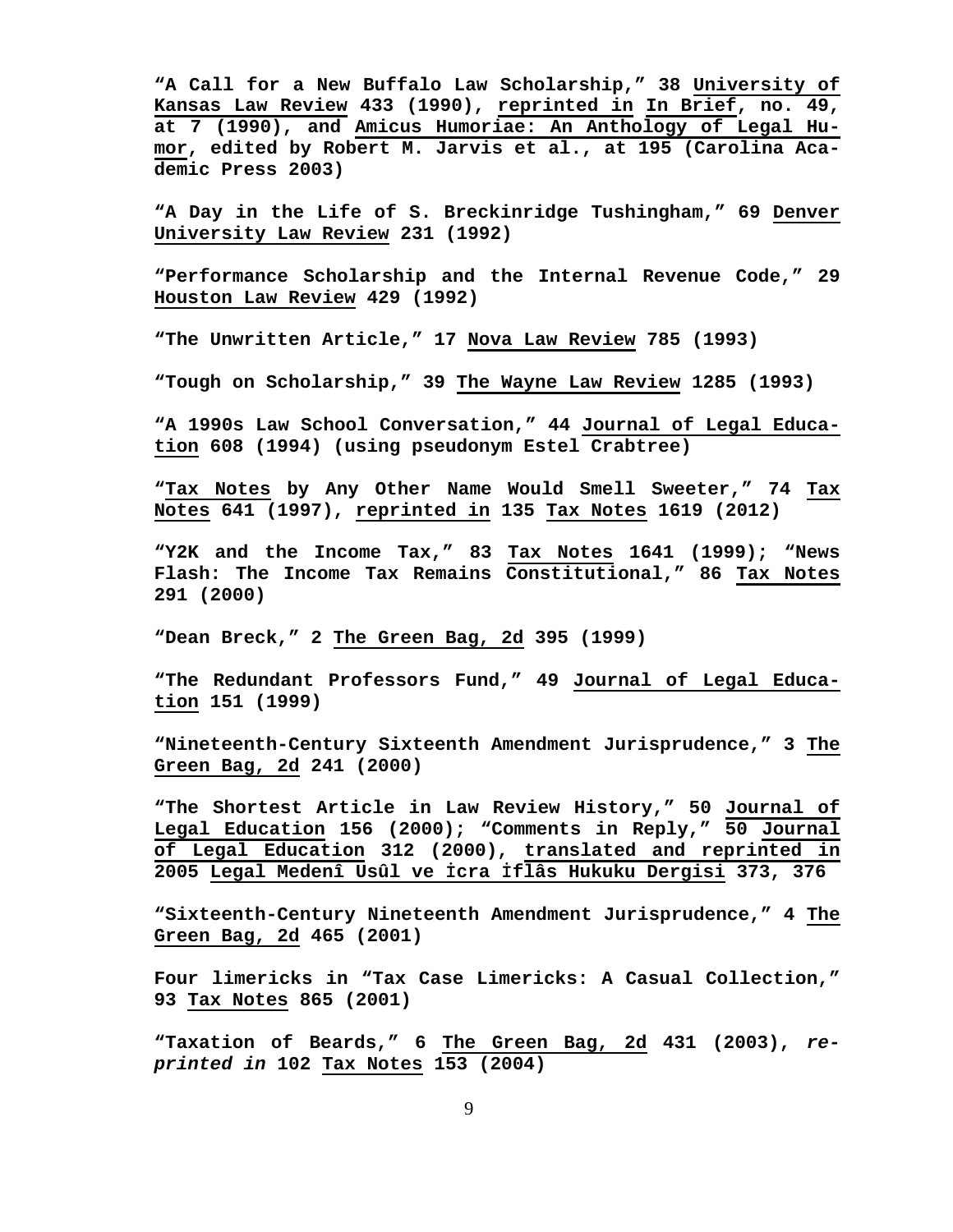**"Scholars United Against Suppression of the Cleveland School," 9 The Green Bag, 2d 221 (2006) (with Arthur D. Austin & Edgar Hahn)**

**"Wheir's the Beef?: Buffalo Law and Taxation," 36 New Mexico Law Review 517 (2006), reprinted in Taxation and International Perspectives (ICFAI (Institute of Chartered Financial Analysts of India) University Press, 2007)**

**"Law School Attire: A Call for a Uniform Uniform Code," 33 Oklahoma City University Law Review 419 (2008), revised and abridged version published as "A Call for Professional Attire," Insider Higher Ed (Feb. 8, 2008) (<http://www.insidehighered.com/views/2008/02/08/jensen>)**

**"Under the Robes: A Judicial Right to Bare Arms (and Legs and . . .)?", 12 The Green Bag, 2d 221 (2009)**

**"The Intellectual History of 'The Shortest Article in Law Review History,'" 59 Case Western Reserve Law Review 445 (2009)**

**"Planning for the Next Century or the Next Week, Whichever Comes First," 117 Penn State Law Review Penn Statim 7 (2012)**

 **Book Reviews:**

**American Indians, Time, and the Law (Charles Wilkinson), 38 Case Western Reserve Law Review 318 (1987)**

**Right V. Might: International Law and the Use of Force (Louis Henkin et al.), 22 Vanderbilt Journal of Transnational Law 1249 (1989)**

**A Law Unto Itself: The Untold Story of the Law Firm Sullivan & Cromwell (Nancy Lisagor & Frank Lipsius), 1990 Columbia Business Law Review 133**

**Congress and the Income Tax (Barber Conable, Jr.), Policy Currents, March 1992, at 8**

**Taxation and Supervision of Branches of International Banks: A Comparative Study of Banks and Other Enterprises (Irene J.J. Burgers), 6 Journal of Bank Taxation no. 1, at 46 (1992)**

**Pleading Guilty (Scott Turow), Cleveland Plain Dealer, at 10- H (May 30, 1993)**

**The Seven Cultures of Capitalism (Charles Hampden-Turner &**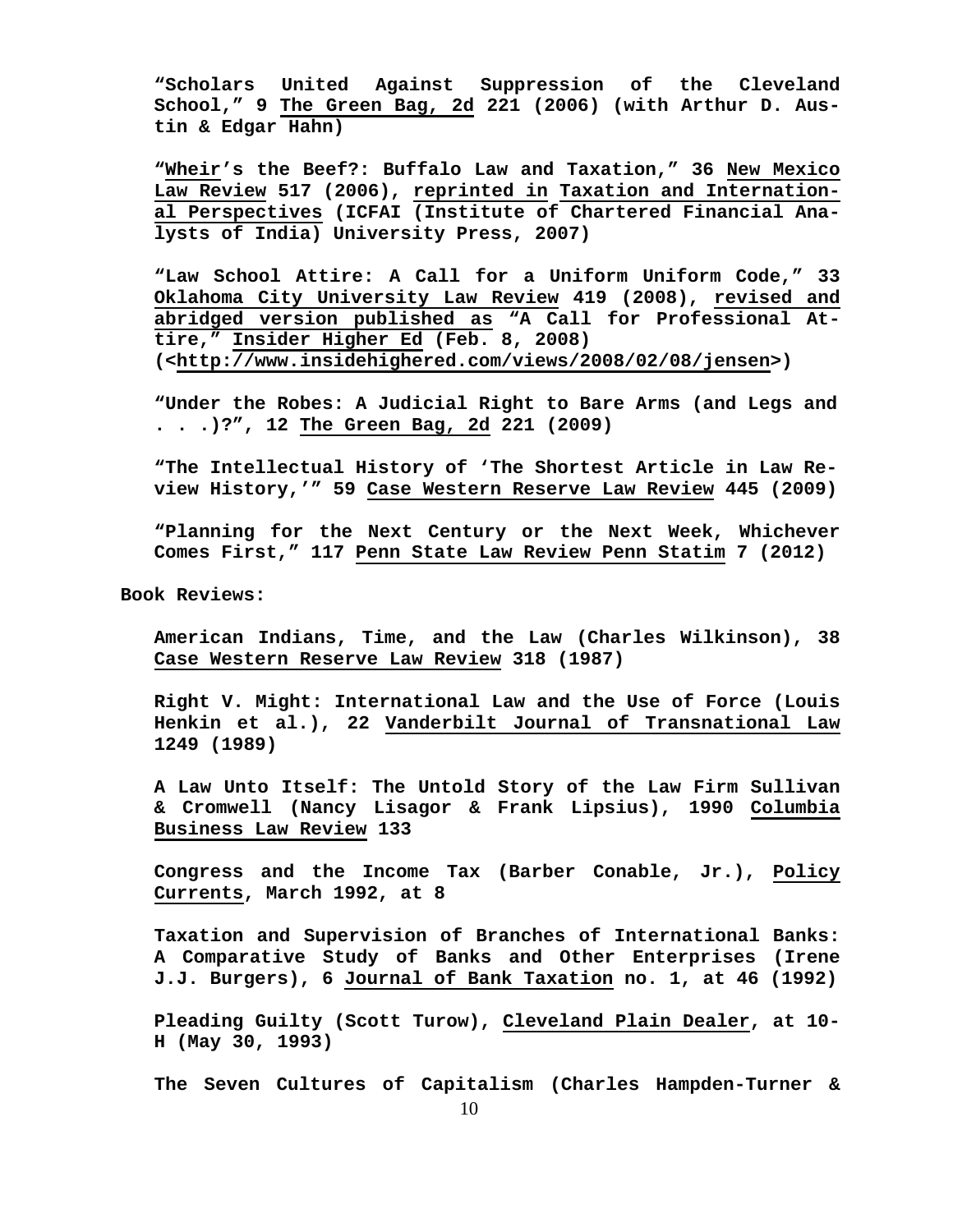**Alfons Trompenaars), Cleveland Plain Dealer, at 13-I (October 10, 1993)**

**The Armchair Economist (Steven E. Landsburg), Cleveland Plain Dealer, at 11-H (February 20, 1994)**

**Financing the Corporation (Richard A. Booth), Business Law Today, March/April 1994, at 42**

**Law School: A Survivor's Guide (James D. Gordon III), 96 West Virginia Law Review 1191 (1994)**

**Complete and Utter Failure (Neil Steinberg), Cleveland Plain Dealer, at 10-J (January 29, 1995)**

**The Oxford Book of Money (ed. Kevin Jackson), Cleveland Plain Dealer, at 12-K (April 16, 1995)**

**Men Are Not Cost-Effective: Male Crime in America (June Stephenson), Cleveland Plain Dealer, at 14-K (May 29, 1995)**

**Federal Income Tax: Doctrine, Structure and Policy (Joseph M. Dodge et al.), 68 Tax Notes 223 (1995)**

**The Education of Rick Green, Esq. (Harvey Sawikin), Cleveland Plain Dealer, at 14-J (August 6, 1995)**

**A Civil Action (Jonathan Harr), Cleveland Plain Dealer, at 12-J (September 17, 1995)**

**Finding Moon (Tony Hillerman), Cleveland Plain Dealer, at 11- E (November 2, 1995)**

**Here's the Deal: The Buying and Selling of a Great American City (Ross Miller), Cleveland Plain Dealer, at 12-J (March 24, 1996)**

**Fat and Mean: The Corporate Squeeze of Working Americans and the Myth of Managerial "Downsizing" (David M. Gordon), Cleveland Plain Dealer, at 11-J (May 12, 1996)**

**The Laws of Our Fathers (Scott Turow), Cleveland Plain Dealer, at 14-J (October 13, 1996)**

**Against the Gods: The Remarkable Story of Risk (Peter L. Bernstein), Cleveland Plain Dealer, at 11-H (December 29, 1996)**

11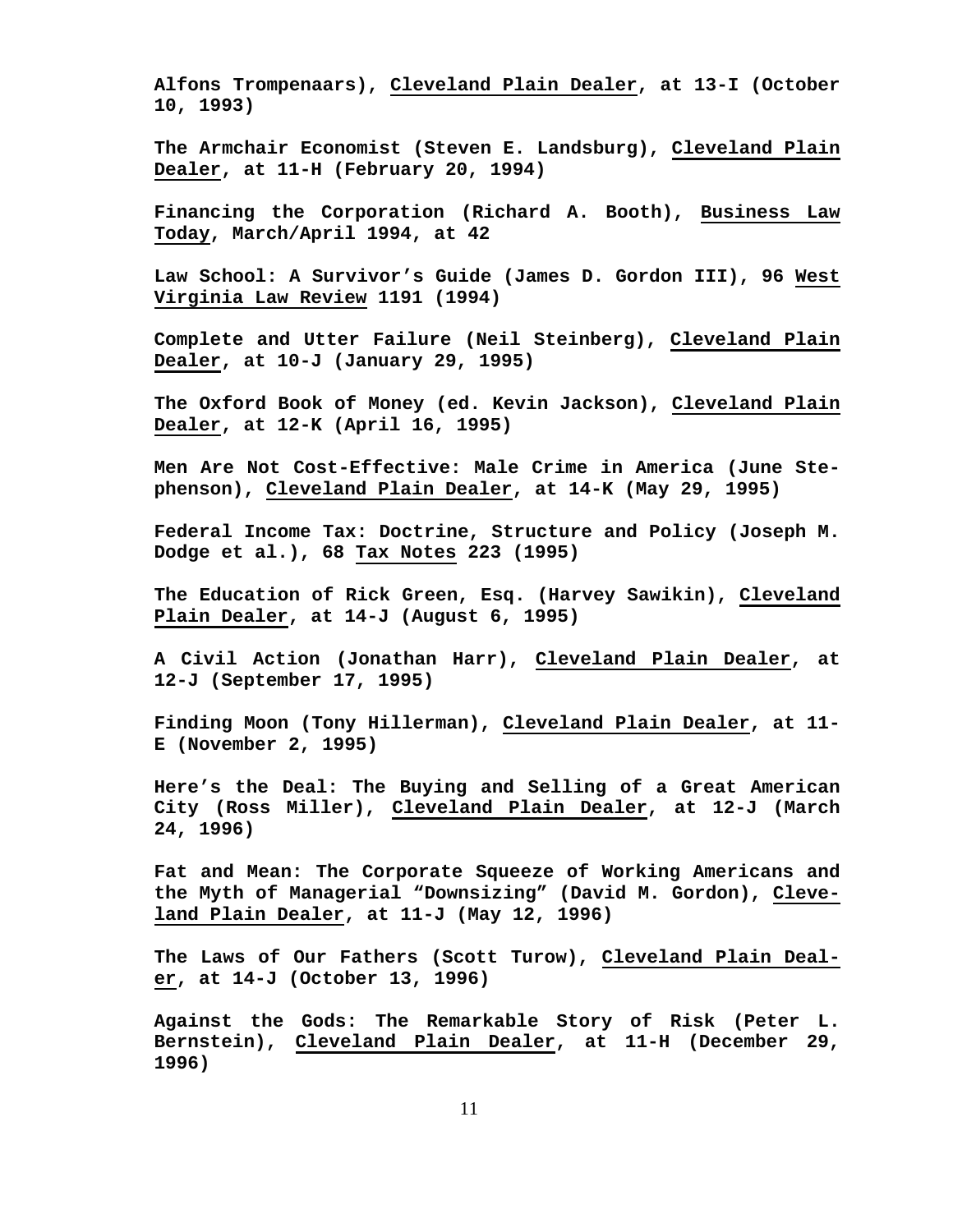**Frontiers of Tax Reform (ed. Michael J. Boskin), 47 Case Western Reserve Law Review 253 (1996)**

**No Contest: Corporate Lawyers and the Perversion of Justice in America (Ralph Nader & Wesley J. Smith), Cleveland Plain Dealer, at 12-I (January 5, 1997)**

**Frozen Desire: The Meaning of Money (James Buchan), Cleveland Plain Dealer, at 14-I (October 19, 1997)**

**The Money: The Battle for Howard Hughes's Billions (James R. Phelan & Lewis Chester), Cleveland Plain Dealer, at 13-I (October 26, 1997)**

**Those Dirty Rotten Taxes: The Tax Revolts That Built America (Charles Adams), Cleveland Plain Dealer, at 12-H (March 1, 1998)**

**The Empire Strikes Back: Outsiders and the Struggle Over Legal Education (Arthur Austin), 52 Oklahoma Law Review 515 (1999)**

**"Death by Bluebook," The Law Review (S. Scott Gaille), 9 Roger Williams University Law Review 207 (2003)**

**Death by a Thousand Cuts: The Fight over Taxing Inherited Wealth (Michael J. Graetz & Ian Shapiro), 4 Perspectives on Politics 593 (2006)**

**The Chief Purpose of Universities: Academic Discourse and the Diversity of Ideas (William M. Bowen & Michael Schwartz), 54 Cleveland State Law Review 393 (2006)**

**Making America Work (Jonathan Barry Forman), 5 Pittsburgh Tax Review 165 (2008)**

**Tax-Free Like-Kind Exchanges (Bradley T. Borden), 120 Tax Notes 479 (2008), reprinted in The Advocate: Official Publication of the Idaho State Bar, August 2009, at 28** 

**True Tales for Trying Times: Legal Fables for Today (Bob Rains), 10 Nevada Law Journal 181 (2009)**

**The Timing of Income Recognition in Tax Law and the Time Value of Money (Moshe Shekel), 1 Columbia Journal of Tax Law 262 (2010)**

 **Newspaper Columns, Magazine Articles, and Miscellany:**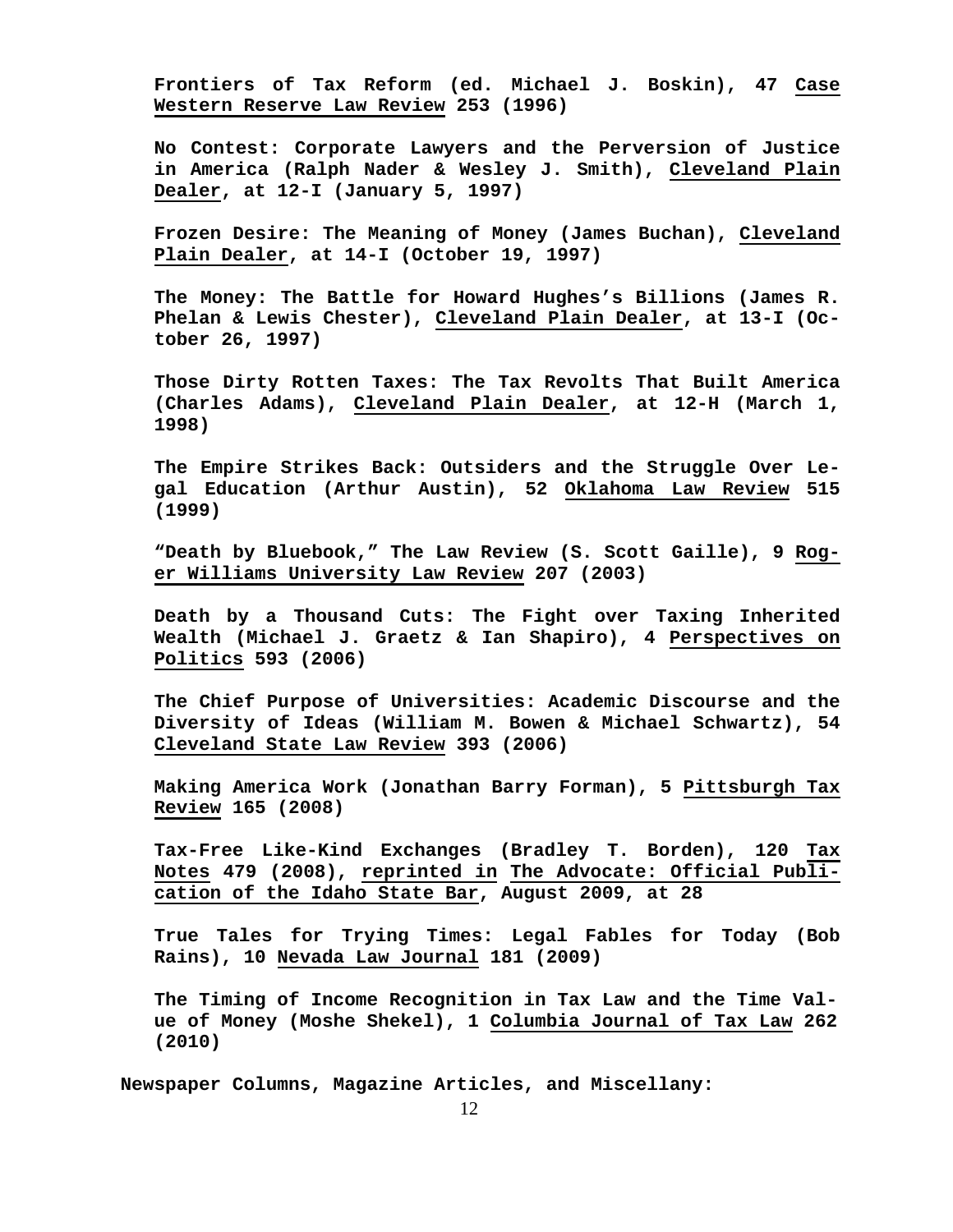**"An Argument Against 'Apocryphal Stories,'" National Law Journal, at 17 (March 10, 1980)**

**"Should College Sports Be Professionalized? Maybe, but They Would Have to Pay Income Tax," Cleveland Plain Dealer, at 9-B (May 23, 1985)**

**"Taxation and the Professionalization of College Athletics," In Brief, no. 38, at 2 (1986)**

**"The Portable John Tiley," In Brief, no. 39, at 8 (1987)**

**"Bork Pick Opens Debate on Court—'Much of Criticism is Laughable,'" Cleveland Plain Dealer, at 7-B (July 10, 1987)**

**"Is It a Crime to Murder the Queen's English?", Cleveland Plain Dealer, at 5-B (July 1, 1988)**

**"Life's Essentials," 1 CWRU no. 4, at 29 (1989)**

**"Economic Performance and Progressive Jackpots: A Better Analysis," 45 Tax Notes 635 (1989), excerpted in Kevin K. Washburn, The Law of Gaming and Gambling: Policies and Principles (Aspen 2010)**

**"Strings Attached to Support for the Arts Aren't an Evil," Crain's Cleveland Business, at 7 (July 9, 1990)**

**"Reread the 'Brown' Opinion," Cleveland Plain Dealer, at 9-B (March 20, 1991)**

**"To Whom It May Concern," Cleveland Plain Dealer, at 5-C (August 2, 1991)**

**"Pro-Abstinence Message Stops Ears," Cleveland Plain Dealer, at 9-C (December 27, 1991)**

**"Iroquois Didn't Write U.S. Constitution," Cleveland Plain Dealer, at 3-C (August 1, 1992)**

**"Flat Tax Is for Flat-Earthers," Cleveland Plain Dealer, at 8-B (February 18, 1993)**

**"Of Crud and Dogs," 58 Tax Notes 1257 (1993)**

**"Can't Trust Officials Who Don't Talk Right," Cleveland Plain Dealer, at 7-B (October 16, 1993)**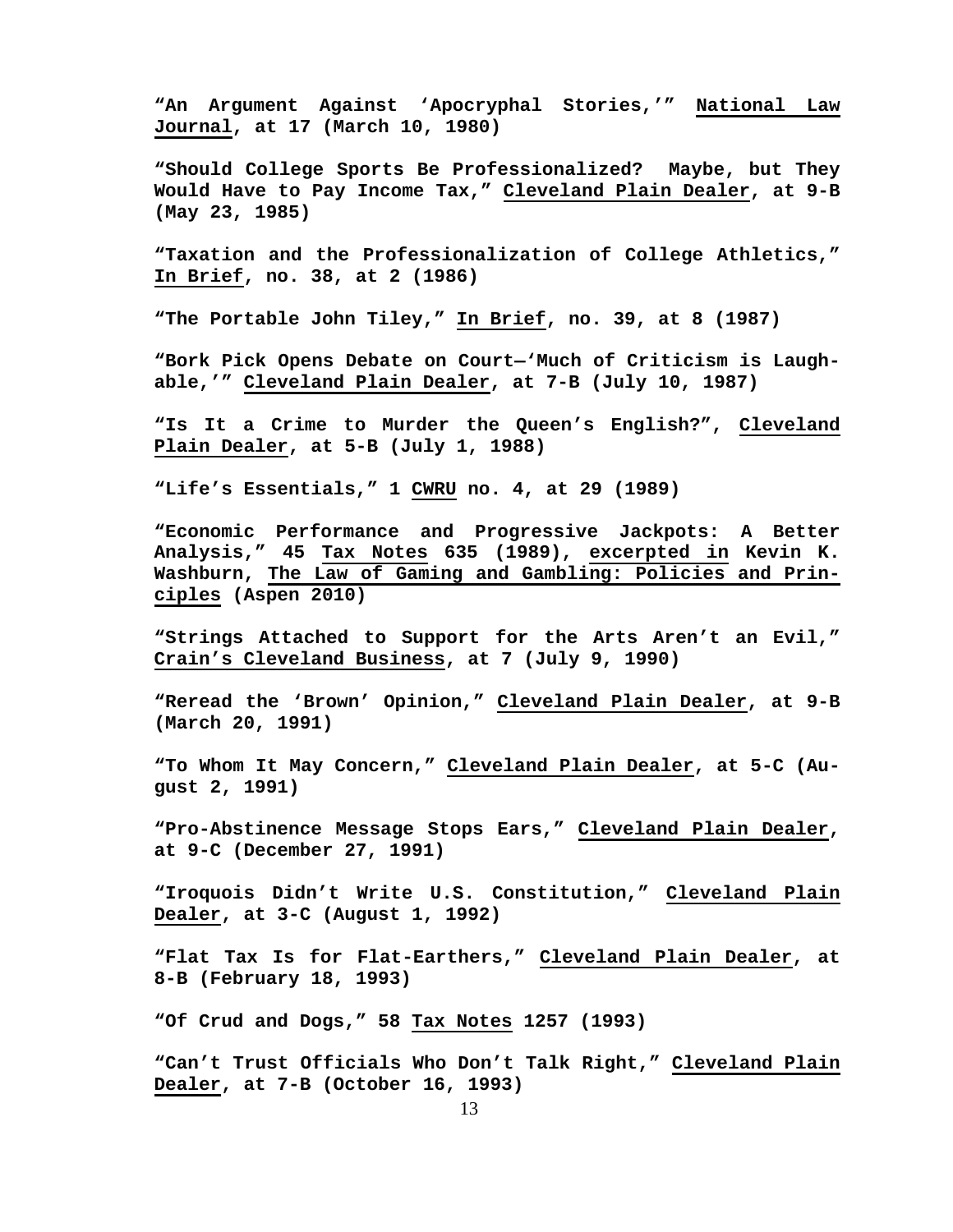**"New Players Break up the Old Law Game," Cleveland Plain Dealer, at 11-B (June 13, 1994)**

**"How Should IRS View Clinton's Defense Fund?", National Law Journal, at A21 (September 5, 1994)**

**"Declining Fortunes," Journal of Irreproducible Results, July/August 1994, at 5 (with Estel Crabtree)**

**"Flat Tax Won't Be So Simple in Complex Business World," Crain's Cleveland Business, at 11 (March 27, 1995)**

**"Editing the Juornal [sic] of Legal Education," In Brief, no. 65, at 11 (1995)**

**"Let's Quit Having Primaries," Cleveland Plain Dealer, at 11- B (February 24, 1996)**

**"John Tiley Redux," In Brief, no. 68, at 24 (1996)**

**"Affirmative Action Time Elicits a Special Salute," Crain's Cleveland Business, at 11 (September 1, 1997)**

**"Henry P. Monaghan: The First Keith S. Benson Professor," In Brief, no. 70, at 7 (1997)**

**"Skunk Works Bill Contains Some Stinky Provisions," 84 Tax Notes 633 (1999)**

**"Your Grammar Wears Combat Boots," Cleveland Bar Journal, February 2000, at 6**

**"All Kids Must Learn Basics," Crain's Cleveland Business, at 12 (November 6, 2000)**

**"The Commerce Clause Can't Trump Constitutional Limits on Taxation," 125 Tax Notes 1031 (2009)**

**"The Constitution Matters in Taxation," Cleveland Metropolitan Bar Journal, January 2010, at 18 (with Jonathan L. Entin), reprinted in In Brief, Winter/Spring 2010, at 17**

**"Justice Scalia Nodded," 13 The Green Bag, 2d 378 (2010)**

**"Henry King," 60 Case Western Reserve Law Review 603 (2010), reprinted in Henry T. King, Jr.: A Life Dedicated to International Justice, at 27 (Michael P. Scharf ed., Carolina Aca-**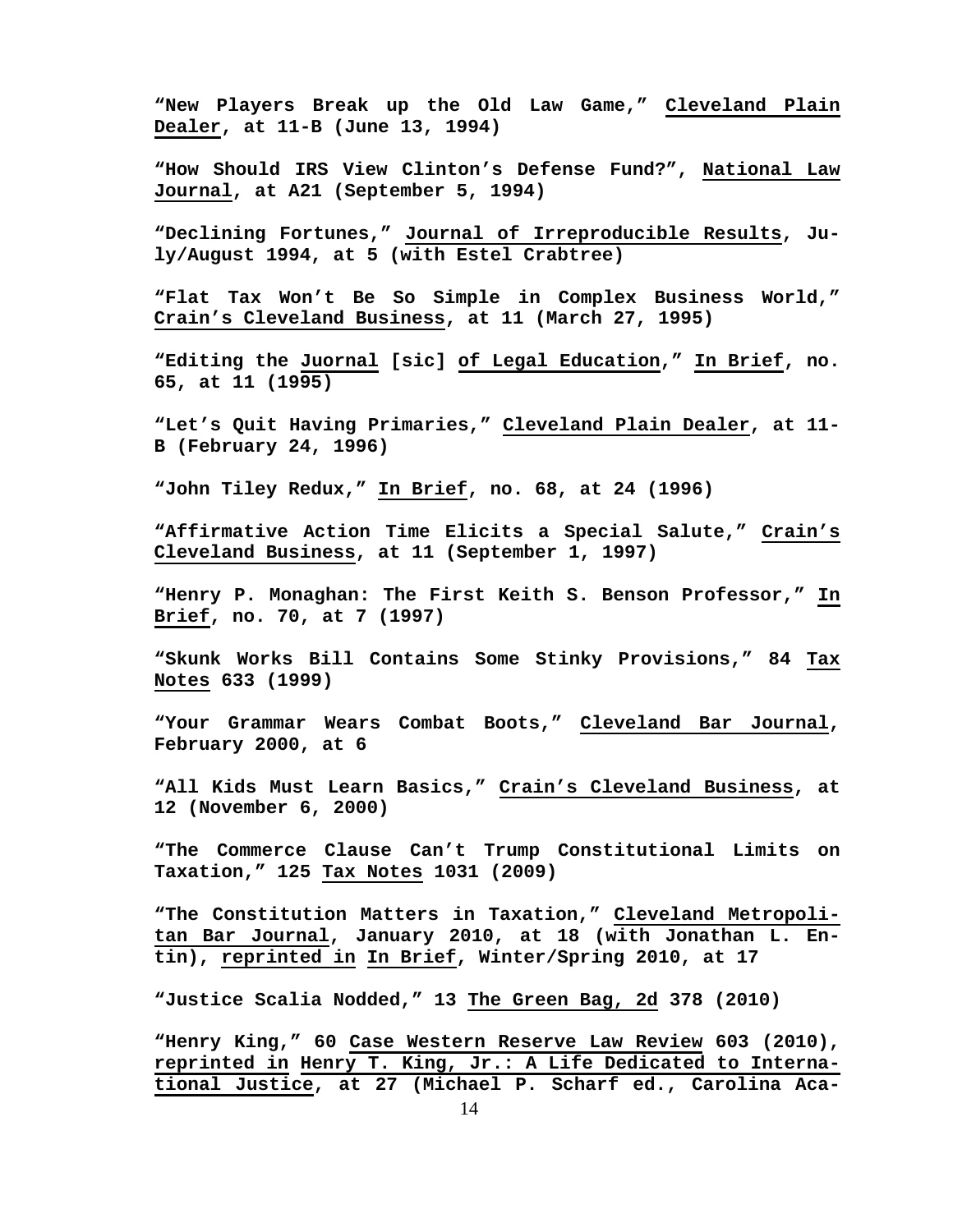**demic Press 2011)**

**"Professor Morris Shanker," 61 Case Western Reserve Law Review 13 (2010), abridged in "Faculty Profile: Professor Morris Shanker Retires and Is Celebrated by All," In Brief, Summer/Fall 2010, at 22**

**"The Constitutionality of the Individual Mandate in the Affordable Care Act," Cleveland Metropolitan Bar Journal, March 2011, at 10 (with Jonathan H. Adler), reprinted in In Brief, Summer/Fall 2011, at 9**

**"Sin Taxes: Taxes Aren't Always the Answer," American Government ABC-CLIO, 2011. Web. 19 May 2011 ([<http://americangovernment.abc-clio.com/>](http://american/))**

**"A Tax or Not a Tax, That Is the Question," 14 The Green Bag, 2d 368 (2011)**

**"Arthur D. Austin," 62 Case Western Reserve Law Review 3 (2011), abridged in "The Retirement of Arthur D. Austin," In Brief, Winter/Spring 2012, at 33**

**"A Comment on Commas," Green Bag Almanac and Reader 2012 559**

**"The Individual Mandate and Tax Incentives," 135 Tax Notes 879 (2012)**

**"Does the Taxing Clause Give Congress Unlimited Power?", 135 Tax Notes 1515 (2012)**

**"Tribute to Professor Leon Gabinet," 65 Case Western Reserve Law Review 4 (2014)**

**"Let's Hope Grammar Steps Up to the Plate in Indians' Telecasts," Cleveland Plain Dealer, at E6 (April 1, 2015), posted as "Dizzy Dean, English Teachers, and Indians Baseball," [http://www.cleveland.com/opinion/index.ssf/2015/03/dizzy\\_dean](http://www.cleveland.com/opinion/index.ssf/2015/03/dizzy_dean_english_teachers_an.html) [\\_english\\_teachers\\_an.html](http://www.cleveland.com/opinion/index.ssf/2015/03/dizzy_dean_english_teachers_an.html) (March 31, 2015)**

 **Published Outlines and Reports:**

**"The History of Nonrecognition for Like-Kind Exchanges," in American Bar Association Section of Taxation, May Meeting Washington, D.C. Mini Programs (May 17, 1986)**

**"Corporate Distributions and Liquidations," in Outlines for the 1988 Cleveland Tax Institute (Cleveland Bar Association**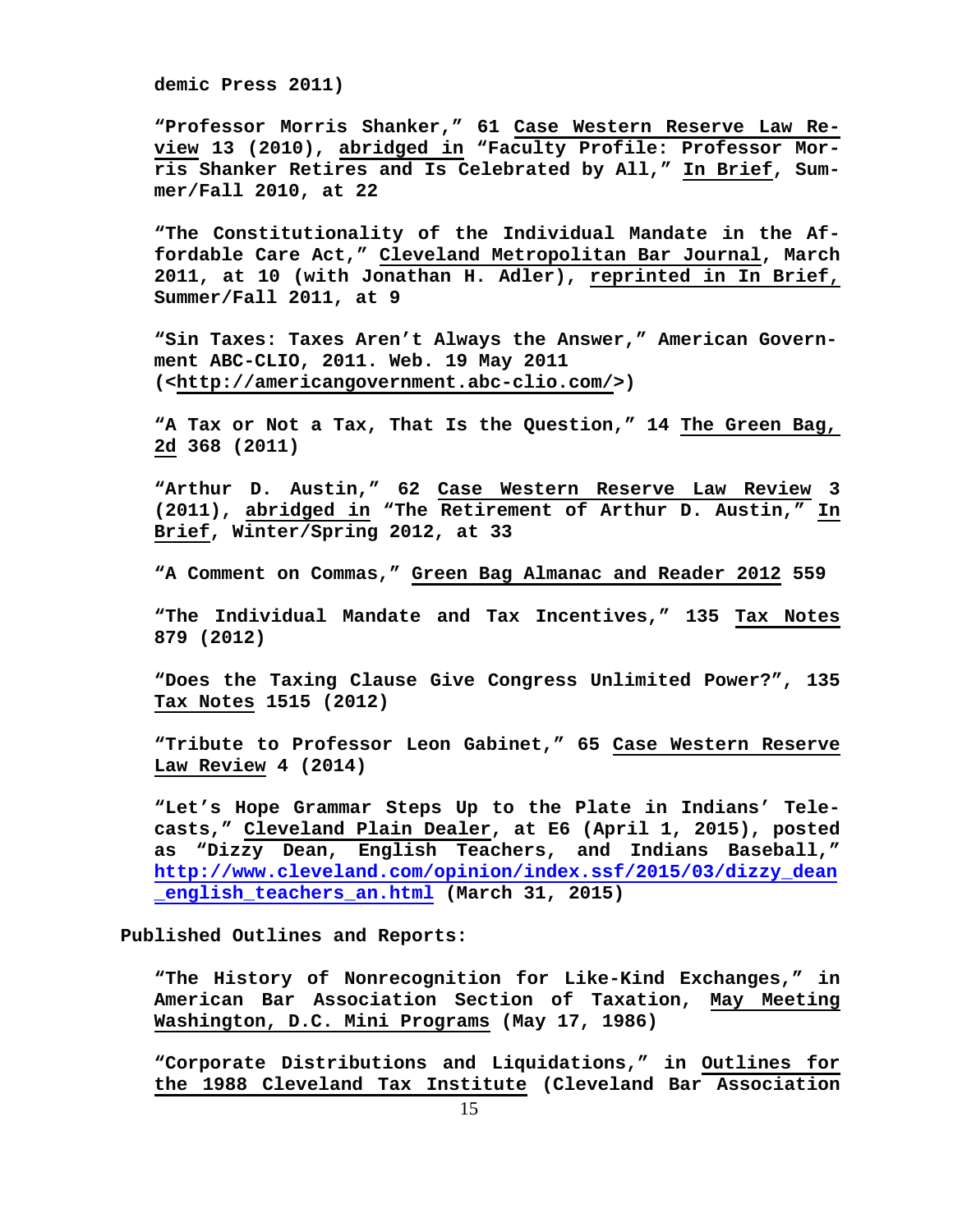```
1988)
```
**"Sales, Exchanges and Basis," 43 The Tax Lawyer 1421 (1990); 44 The Tax Lawyer 1387 (1991); 45 The Tax Lawyer 1343 (1992); 46 The Tax Lawyer 1199 (1993); 47 The Tax Lawyer 1303 (1994); 48 The Tax Lawyer 1307 (1995); 49 The Tax Lawyer 1193 (1996); 50 The Tax Lawyer 1107 (1997); 51 The Tax Lawyer 1109 (1998); 52 The Tax Lawyer 1171 (1999); 53 The Tax Lawyer 1197 (2000); 54 The Tax Lawyer 1109 (2001); 55 The Tax Lawyer 1279 (2002); 56 The Tax Lawyer 1155 (2003); 57 The Tax Lawyer 1159 (2004); 58 The Tax Lawyer 1189 (2005)**

**"Planning Issues in Asset Acquisitions," in Outlines for the 1990 Cleveland Tax Institute (Cleveland Bar Association 1990)**

**"Changing Methods of Accounting and Taxable Years," in Course Materials for the 1992 Cleveland Tax Institute (Cleveland Bar Association 1992)**

**"Biographies of Authors," in Robert Samuel Summers, ed., American Legal Theory xviii (New York University Press 1992)**

**"Journal of Legal Education," Association of American Law Schools, 1 Proceedings of the 1994 Annual Meeting 343 (1994); Proceedings of the 1996 Annual Meeting 293 (1996)**

**"Recent Developments in the Doctrine of Substance over Form," Course Materials for the 1993 Cleveland Tax Institute (Cleveland Bar Association 1993)**

**"Pitfalls in Contributions and Distributions of Property," Course Materials for the 1994 Cleveland Tax Institute (Cleveland Bar Association 1994)**

**"Changes to a Corporation's Liabilities," Course Materials for the 1995 Cleveland Tax Institute (Cleveland Bar Association 1995)**

**"Unwinding Transactions," Course Materials for the 1996 Cleveland Tax Institute (Cleveland Bar Association 1996)**

**"Developments Affecting Sales, Exchanges, and Basis," 18 Journal of Taxation of Investments 155 (2000)(with Annette Nellen)**

**"Comments on Advance Notice of Proposed Rulemaking Under Section 263(a) of the Internal Revenue Code Related to Capitalization Issues Regarding Expenditures Incurred in Acquir-**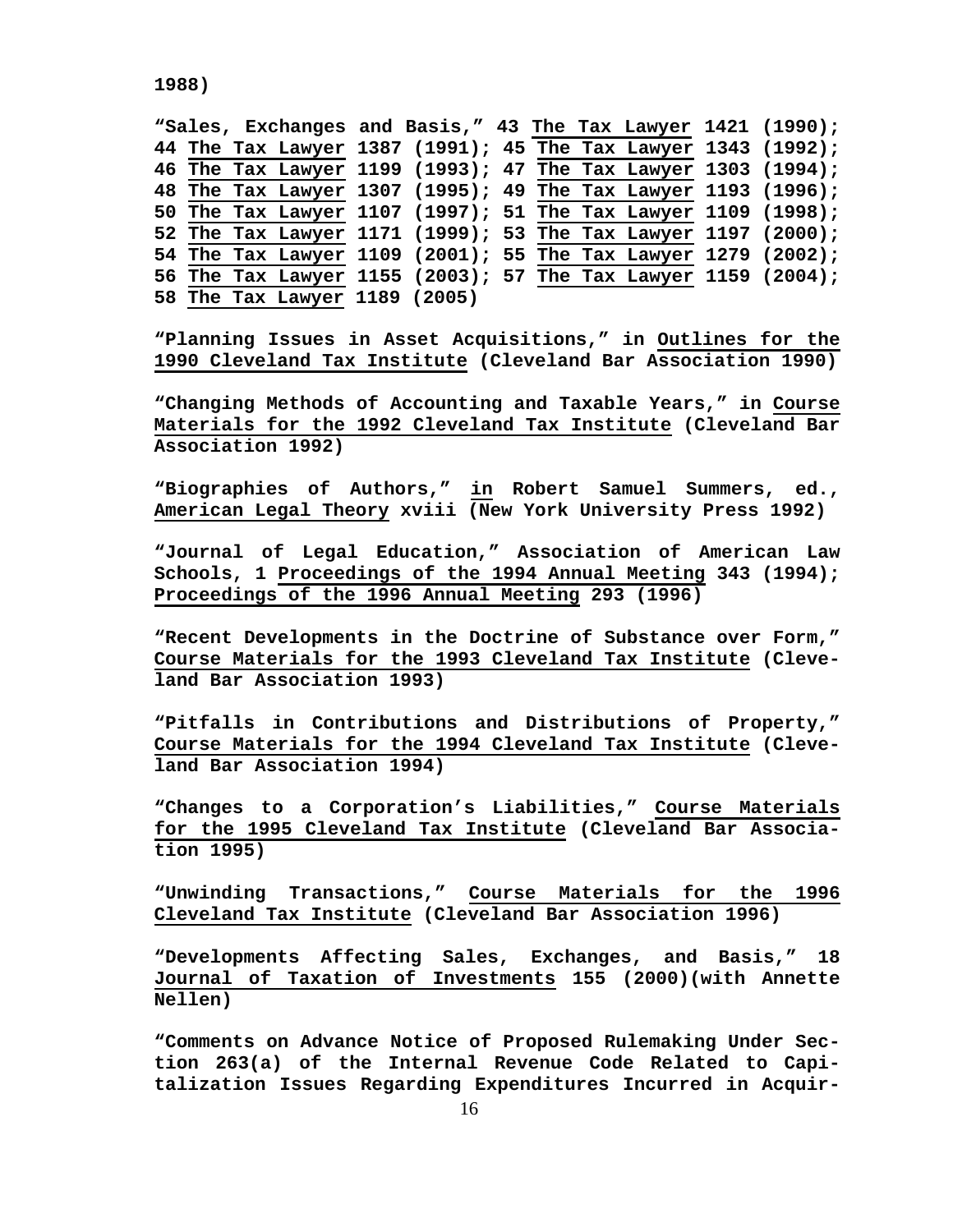**ing, Creating or Enhancing Intangible Assets," 56 The Tax Lawyer 269 (2002) (committee report)**

**"Partnership Mergers and Divisions," Course Materials for the 2003 Cleveland Tax Institute (Cleveland Bar Association 2003)**

**"Recent Important Developments Affecting Exchanges, Sales, and Basis," 21 Journal of Taxation of Investments 402 (2004)**

**"Developments in Circular 230 and Related Areas," Course Materials for the 2004 Cleveland Tax Institute (Cleveland Bar Association 2004)**

**"Indian Gaming in Ohio: Can It Happen?", Course Materials for the 2007 Cleveland Tax Institute (Cleveland Bar Association 2007)**

**"Recent Developments Affecting Sales, Exchanges, and Basis," Journal of Taxation and Regulation of Financial Institutions, January/February 2008, at 30**

**Written Statement, S. Hrg. 110-1075, Indian Governments and the Tax Code: Maximizing Tax Incentives for Economic Development, Hearings Before the Committee on Finance, United States Senate, One Hundred Tenth Congress, Second Session, at 66 (July 22, 2008)**

**"From the Editor," Journal of Taxation of Investments, Summer 2009, at 3**

**Comments on "Proposed Amendment to Treasury Regulation § 1.104-1(c)," submitted to Internal Revenue Service (September 22, 2009), available at 2009 TNT 191-14**

**"From the Editor," Journal of Taxation of Investments, Spring 2010, at 3**

**"Recent Developments: Notes on the Economic Substance Doctrine, the Deductibility of Qualified Residence Interest, and More," Journal of Taxation of Investments, Fall 2012, at 81**

**"The Supreme Court's Decision in National Federation of Independent Business v. Sebelius," 2012 Cleveland Tax Institute Course Materials (Cleveland Metropolitan Bar Association 2012)**

**"Update: The Service Revokes a Ruling on Allocating the Cost of Power Purchase Agreements," Journal of Taxation of Invest-**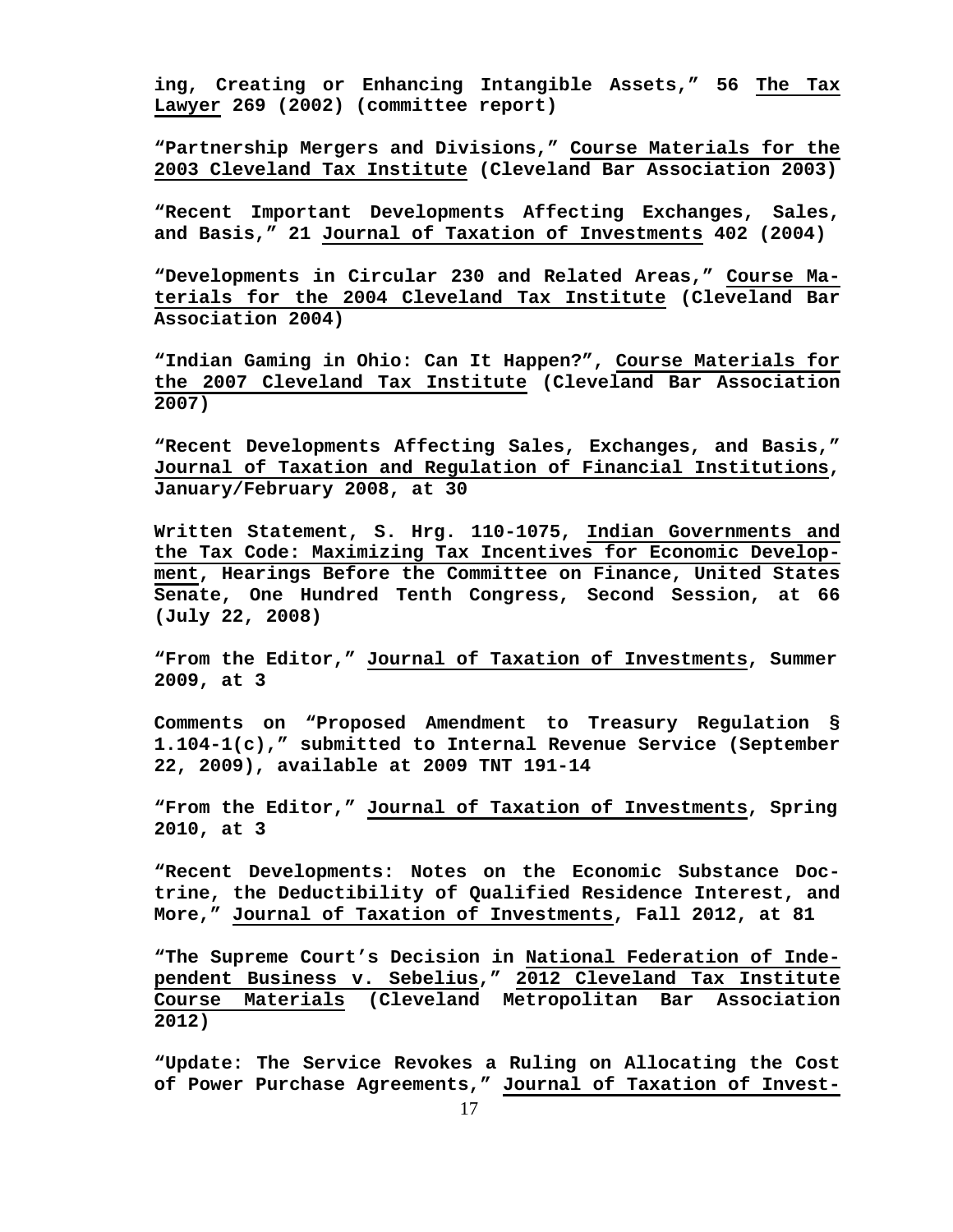**ments, Spring 2013, at 95**

**"Short Takes: Recent Developments of Interest to Investors," Journal of Taxation of Investments, Fall 2013, at 75**

**"Back to the Future with Rescission Decisions," 2013 Cleveland Tax Institute Course Materials (Cleveland Metropolitan Bar Association 2013)**

**"Short Takes: Recent Developments of Interest to Investors," Journal of Taxation of Investments, Winter 2014, at 75**

**"Short Takes: Recent Developments of Interest to Investors," Journal of Taxation of Investments, Spring 2014, at 53**

**"Short Takes: Recent Developments of Interest to Investors," Journal of Taxation of Investments, Fall 2014, at 59**

**"'Student' Athletes and Big-Time College Athletics: Compensation and UBIT Issues," The 57th Annual Cleveland Tax Institute (December 2014)**

**"Short Takes: Recent Developments of Interest to Investors," Journal of Taxation of Investments, Winter 2015, at 65**

**"Short Takes: Recent Developments of Interest to Investors," Journal of Taxation of Investments, Spring 2015, at 67**

**"Short Takes: Recent Developments of Interest to Investors," Journal of Taxation of Investments, Summer 2015, at \_\_ (forthcoming)**

**LAW SCHOOL COURSES (to May 2015)**

- **American Indian Law: 1991, 1992, 1993, 1995, 1997, 2001, 2004, 2007**
- **Business Planning: 1983-84, 1985, 1986, 1987, 1989, 1990, 1991, 1992, 1993, 1994, 1995, 1996, 1997, 1998, 2000, 2001, 2002 (spring), 2002 (fall), 2004, 2005, 2006, 2007, 2008, 2009, 2011, 2012**

 **Business Tax Problems: 2001, 2002, 2003, 2004**

 **Corporate Tax Problems: 1984, 1985, 1986, 1987, 1988, 1989, 1997 1999, 2000, 2005 (renamed Federal Taxation of Corporations and Shareholders), 2008, 2009, 2011, 2012, 2013, 2014, 2015**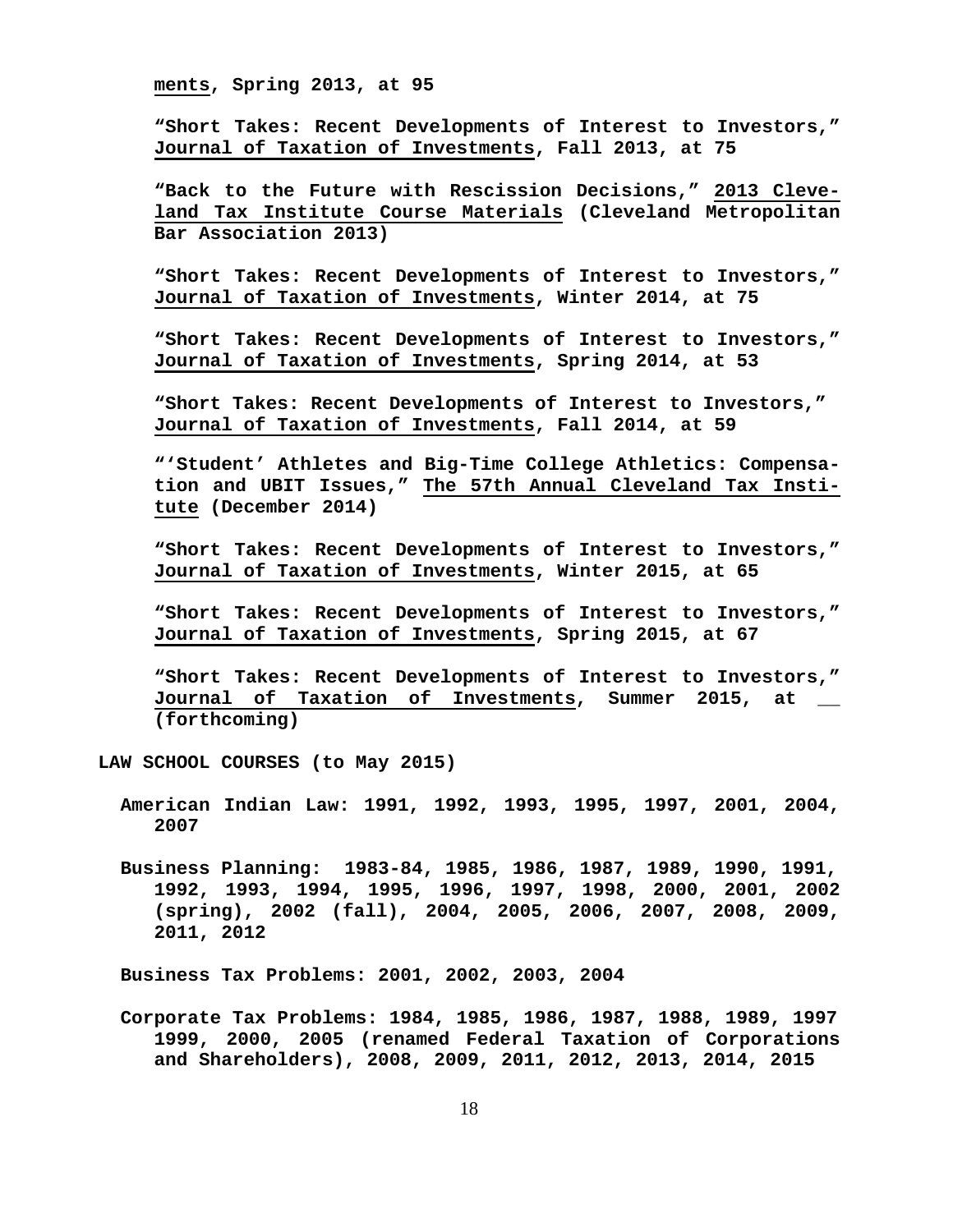- **Federal Income Tax: 1984, 1985, 1986, 1988 (spring), 1988 (fall), 1990, 1991, 1992, 1994 (spring), 1994 (fall), 1995, 1998, 1999, 2000, 2001, 2002, 2004 (summer), 2005, 2006, 2008, 2010, 2011, 2013 (spring), 2014 (spring), 2014 (fall)**
- **Federal Taxation of Partnerships and Partners: 1983, 1984, 1985, 1986, 1987, 1988, 1990, 1990 (fall), 1991, 1993 (spring), 1994, 1996, 1998 (spring), 2006, 2007 (spring), 2007 (fall), 2009, 2012, 2013, 2014**
- **IRS Chief Counsel Externship: 2007, 2008, 2009, 2010, 2011, 2012, 2013, 2014**

 **Research Seminar in Taxation: 1998, 2000**

**PROFESSIONAL ACTIVITIES, AFFILIATIONS, AND SERVICE**

**Editor, Journal of Taxation of Investments 2009-present**

**Grant Recipient, American Tax Policy Institute 2004 (to prepare article on "Taxation and Doing Business in Indian Country")**

**Coordinating Editor, Journal of Legal Education 1992-98**

**Member, Tax Facts Editorial Advisory Board (Tax Facts on Investments and Tax Facts on Insurance and Employee Benefits) 2010-present Member, Society of Benchers (CWRU) 2009-present Member, American Law Institute 1999-present Fellow, American College of Tax Counsel 2006-present Fellow, American Bar Foundation 2007-present Executive Committee, Cleveland Tax Institute 2005-present Executive Committee, Order of the Coif 1994-2000 Selection Committee, Order of the Coif Triennial Book Award 2000-01 Chair, Nominating Committee, Order of the Coif 2003 Member, Board of Advisers to** *Green Bag***'s good legal writing project 2004-15 Bar Admissions: New York (1980) U.S. Tax Court (1981) U.S. Claims Court (1981)**

- **U.S. Court of Appeals for the Federal Circuit (1982)**
- **U.S. District Court (S.D.N.Y.) (1983)**

**Participant, Economics Institute for Law Professors, Law and**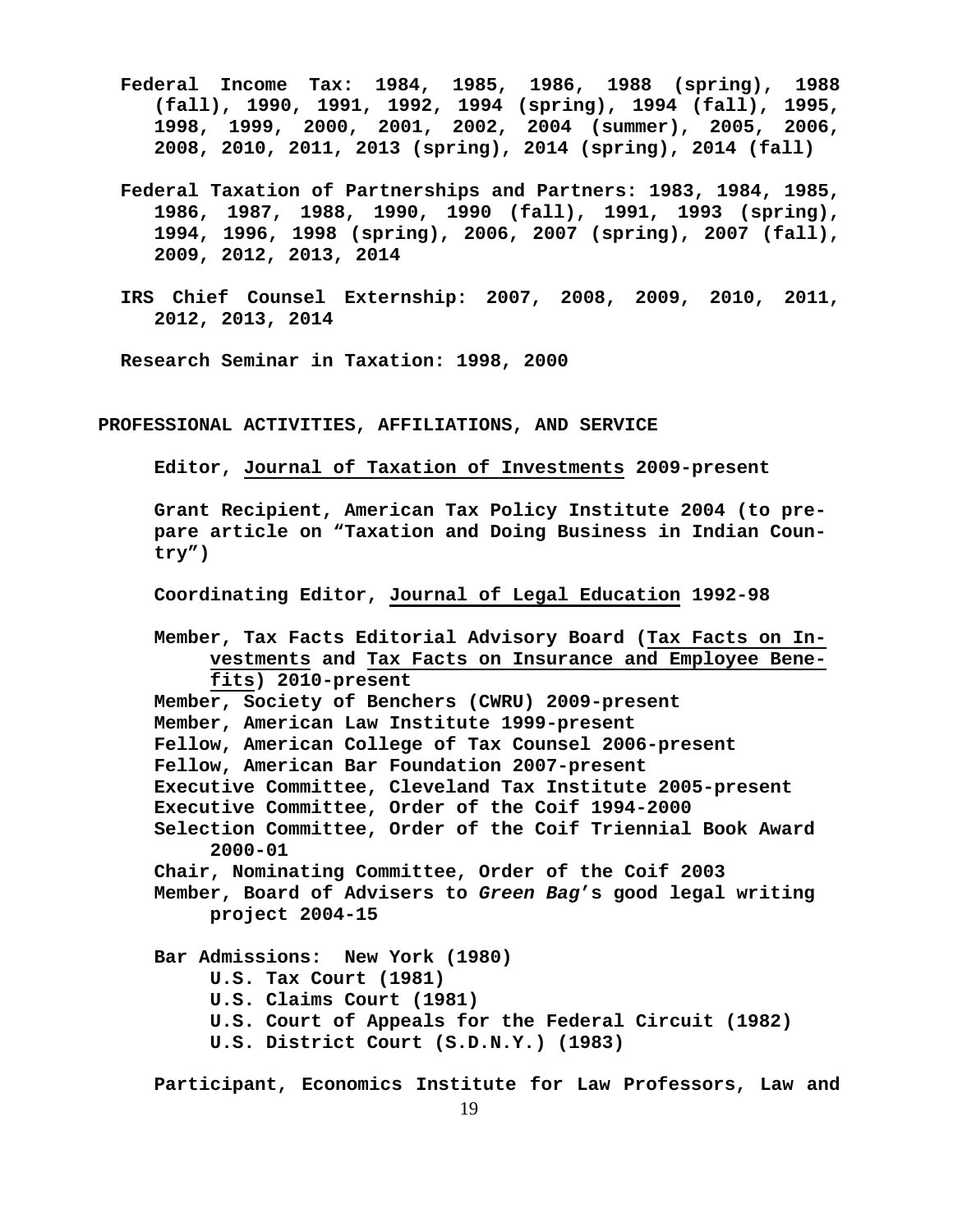**Economics Center, Emory University School of Law, Atlanta (May 18-June 3, 1986)**

**Panel Member, Mini-Program on Non-Taxable Exchanges, 1986 May Meeting, American Bar Association Section of Taxation, Washington (May 17, 1986)**

**Panel Member, "Conception, Organization, Materials and Structure in a Beginning Tax Course," Tax Teachers Roundtable, Capital University Graduate Center, Columbus (April 23, 1988)**

**Member, Panel on Corporate Restructuring, 1988 Cleveland Tax Institute (November 11, 1988)**

**Member, Panel on Purchase and Sale of a Corporate Business in a Taxable Transaction, 1990 Cleveland Tax Institute (November 15, 1990)**

**Panel Member, "What Was the Purchaser's Basis in Tufts?", Committee on Sales, Exchanges, and Basis, American Bar Association Section of Taxation, Mid-Winter Meeting, San Antonio (February 15, 1992)**

**Panel Member, "When Should Nonrecourse Liability Be Ignored for Federal Income Tax Purposes?", Committee on Sales, Exchanges, and Basis, American Bar Association Section of Taxation, Annual Meeting, San Francisco (August 8, 1992)**

**Member, Panel on Tax Accounting Issues, 1992 Cleveland Tax Institute (November 12, 1992)**

**Member, Panel on Developments and Miscellaneous Matters, 1993 Cleveland Tax Institute (November 11, 1993)**

**Panel Moderator, "Exchange and Basis Issues Under Section 1041," Committee on Sales, Exchanges, and Basis, American Bar Association Section of Taxation, Mid-Year Meeting, Houston (January 29, 1994)**

**Member, Panel on Developments in Partnership Taxation, 1994 Cleveland Tax Institute (November 10, 1994)**

**Member, Panel on Transactions Involving Financial Instruments, 1995 Cleveland Tax Institute (October 20, 1995)**

**Panel Moderator, "Purchase-Money Debt: The Mismatch Between Section 453 and Basis," Committee on Sales, Exchanges, and Basis, American Bar Association Section of Taxation, Mid-Year**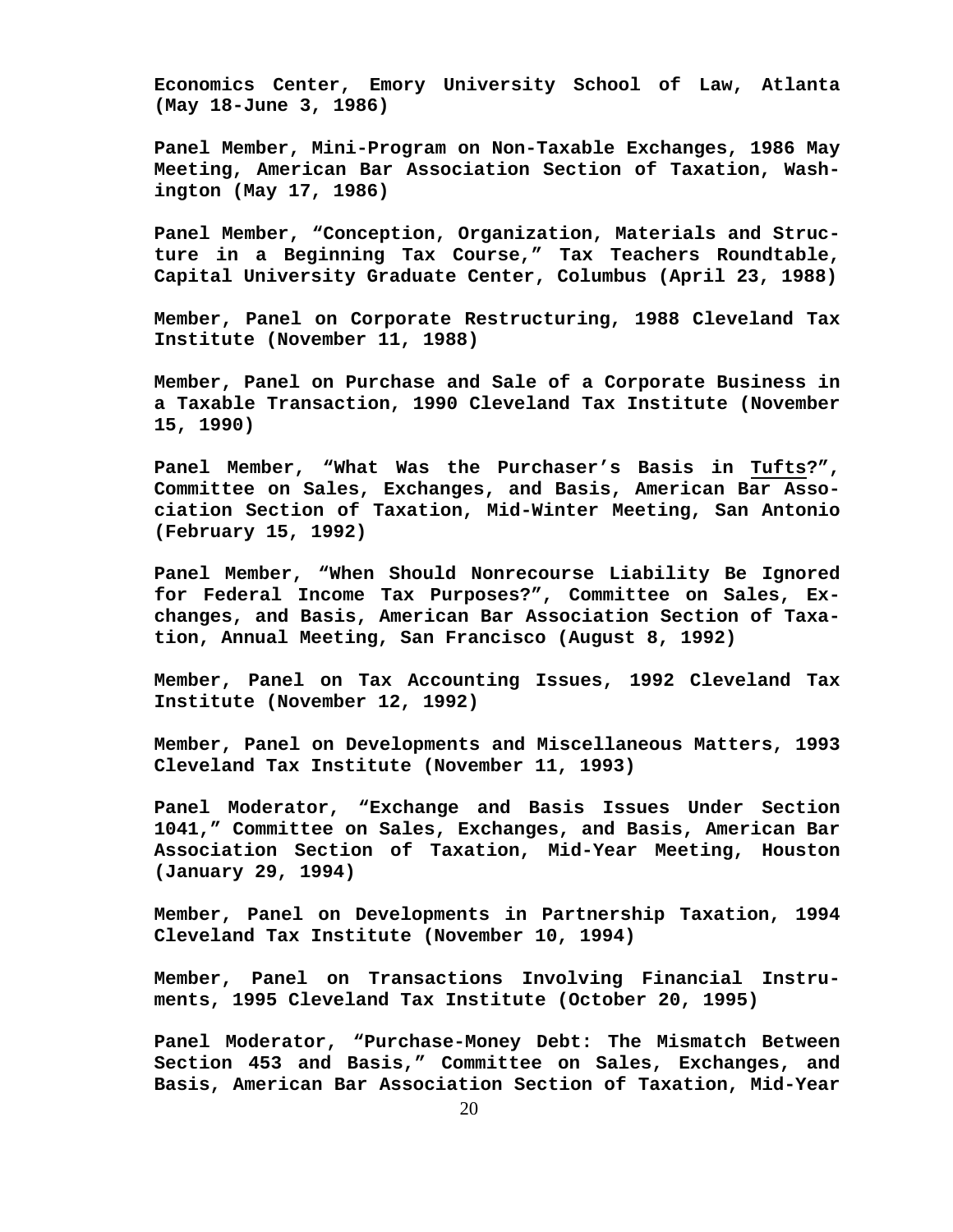**Meeting, San Antonio (January 20, 1996)**

**Panel Moderator, "New Developments in the Area of Capitalizing Costs Under INDOPCO and Basis," Committee on Sales, Exchanges, and Basis, American Bar Association Section of Taxation, May Meeting, Washington (May 11, 1996)**

**Member, Panel on Selected Topics in Taxable Business Acquisitions, 1996 Cleveland Tax Institute (October 9, 1996)**

**Panel Moderator, "INDOPCO: Dead Letters?", Committee on Sales, Exchanges, and Basis, American Bar Association Section of Taxation, May Meeting, Washington (May 10, 1997)**

**Member, Panel on Dispositions of Closely-Held Businesses, 1997 Cleveland Tax Institute (October 28, 1997)**

**Speaker, "Direct Taxes and the Constitution," Teaching Taxation Committee, American Bar Association Section of Taxation, Mid-Year Meeting, San Antonio (January 23, 1998)**

**Speaker, "Direct Taxes and the Constitution," University of Kentucky College of Law, Lexington (February 12, 1998)**

**Speaker, "Current Developments," Committee on Sales, Exchanges, and Basis, American Bar Association Section of Taxation, May Meeting, Washington (May 16, 1998)**

**Speaker, "Taxes and the Constitution," Installation Ceremony as David L. Brennan Professor of Law, Case Western Reserve University, Cleveland (October 5, 1998)**

**Testimony, Electing Small Business Trusts, Subcommittee of Committee on Ways & Means, Ohio House of Representatives, Columbus (March 18, 1999)**

**Speaker, "Final Section 197 Regulations and Other Current Developments," Committee on Sales, Exchanges, and Basis, American Bar Association Section of Taxation, May Meeting, Washington (May 13, 2000)**

**Speaker, "Current Developments," Committee on Sales, Exchanges, and Basis, American Bar Association Section of Taxation, Fall Meeting, Los Angeles (October 14, 2000)**

**Speaker, Faculty Colloquium, "The Taxing Power, the Sixteenth Amendment, and the Meaning of Incomes," University of Florida College of Law, Gainesville (October 27, 2000)**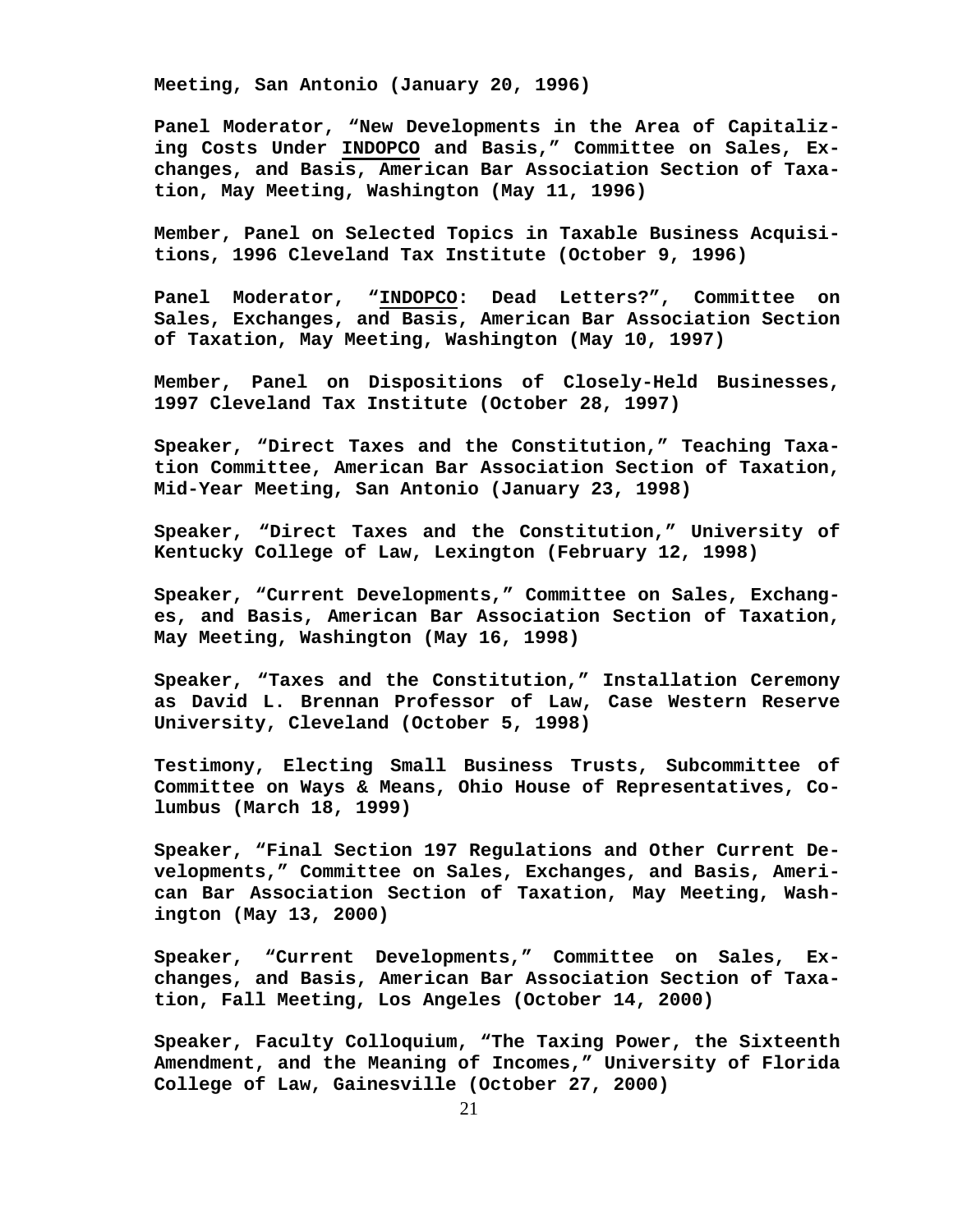**Speaker, "Current Developments," Committee on Sales, Exchanges, and Basis, American Bar Association Section of Taxation, Mid-year Meeting, Scottsdale (January 13, 2001)**

**Speaker and Panel Moderator, "Antiavoidance Doctrines and the Tax Shelter Phenomenon," Committee on Sales, Exchanges, and Basis, American Bar Association Section of Taxation, May Meeting, Washington (May 12, 2001)**

**Speaker and Panel Moderator, "The Future of Section 1031," Committee on Sales, Exchanges, and Basis, American Bar Association Section of Taxation, Annual Meeting, Chicago (August 4, 2001)**

**Speaker, "Current Developments," Committee on Sales, Exchanges, and Basis, American Bar Association Section of Taxation, Annual Meeting, Chicago (August 4, 2001)**

**Speaker, "Current Developments," Committee on Sales, Exchanges, and Basis, American Bar Association Section of Taxation, Mid-Year Meeting, New Orleans (January 19, 2002)**

**Speaker, "Current Developments," Committee on Sales, Exchanges, and Basis, American Bar Association Section of Taxation, May Meeting, Washington (May 11, 2002)**

**Testimony, Select Committee on Tax Reform, Committee on Ways and Means, Ohio House of Representatives, Cleveland (July 9, 2002)**

**Speaker, Faculty Workshop, "Taxes and the Constitution," Case Western Reserve University School of Law, Cleveland (September 6, 2002)**

**Speaker, "Doing Business in Indian Country," Committee on Sales, Exchanges, and Basis, American Bar Association Section of Taxation, Fall Meeting, Los Angeles (October 19, 2002)**

**Speaker, "Current Developments," Committee on Sales, Exchanges, and Basis, American Bar Association Section of Taxation, Fall Meeting, Los Angeles (October 19, 2002)**

**Speaker, "Current Developments," Committee on Sales, Exchanges, and Basis, American Bar Association Section of Taxation, May Meeting, Washington (May 10, 2003)**

**Panel Member, "Current Developments," Committee on Sales, Ex-**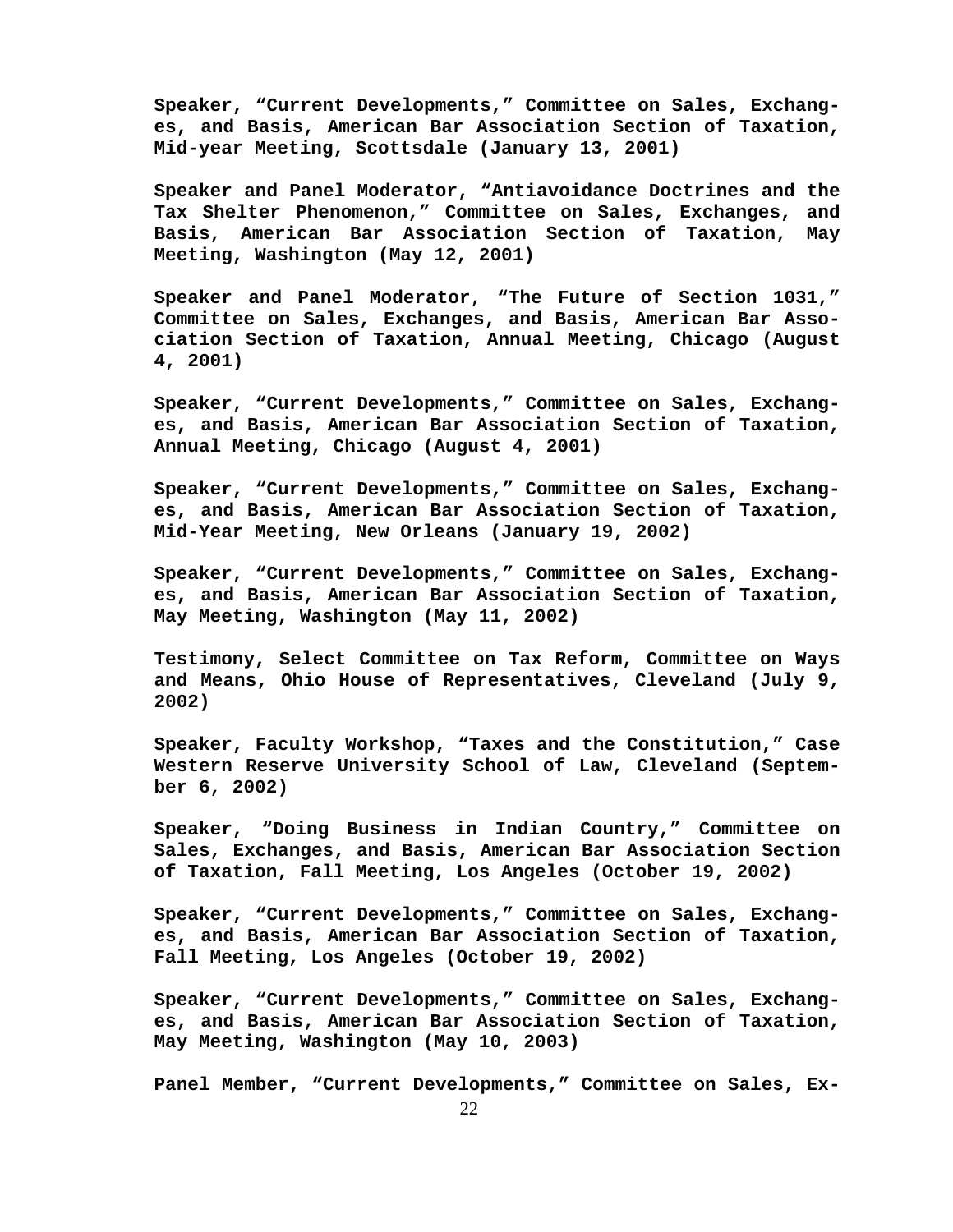**changes, and Basis, American Bar Association Section of Taxation, Fall Meeting, Chicago (September 13, 2003)**

**Member, Panel on Moving Property into and out of Partnerships and LLCs, 2003 Cleveland Tax Institute (October 17, 2003)**

**Speaker, "Current Developments," Committee on Sales, Exchanges, and Basis, American Bar Association Section of Taxation, Mid-year Meeting, Orlando (January 31, 2004)**

**Speaker, "Current Developments," Committee on Sales, Exchanges, and Basis, American Bar Association Section of Taxation, May Meeting, Washington (May 8, 2004)**

**Speaker, "Current Developments," Committee on Sales, Exchanges and Basis, American Bar Association Section of Taxation Joint Fall CLE Meeting, Boston (October 2, 2004)**

**Member, Panel on Tax Opinion, Tax Penalty, and Tax Minimization Strategy Developments, 2004 Cleveland Tax Institute (October 25, 2004)**

**Speaker, "Current Developments," Committee on Sales, Exchanges, and Basis, American Bar Association Section of Taxation Mid-Year Meeting, San Diego (January 22, 2005)**

**Moderator, ABA Teleconference, Emerging Issues: Like-Kind Exchanges (January 26, 2005)**

**Speaker, "American Business Taxation," Centre for Tax Law All-Day Workshop, University of Cambridge, Cambridge (May 6, 2005)**

**Speaker, "Sales and Exchanges: Current Developments," Committee on Sales, Exchanges, and Basis, American Bar Association Section of Taxation May Meeting, Washington (May 21, 2005)**

**Speaker, "Sales and Exchanges: Current Developments," Committee on Sales, Exchanges, and Basis, American Bar Association Section of Taxation Joint Fall CLE Meeting, San Francisco (September 17, 2005)**

**Panel Member, "Taxation, Compensation, and Judicial Independence," Case Western Reserve Law Review Symposium, Cleveland (January 27, 2006)**

**Panel Member, "Current Developments," Committee on Sales, Exchanges, and Basis, American Bar Association Section of Taxa-**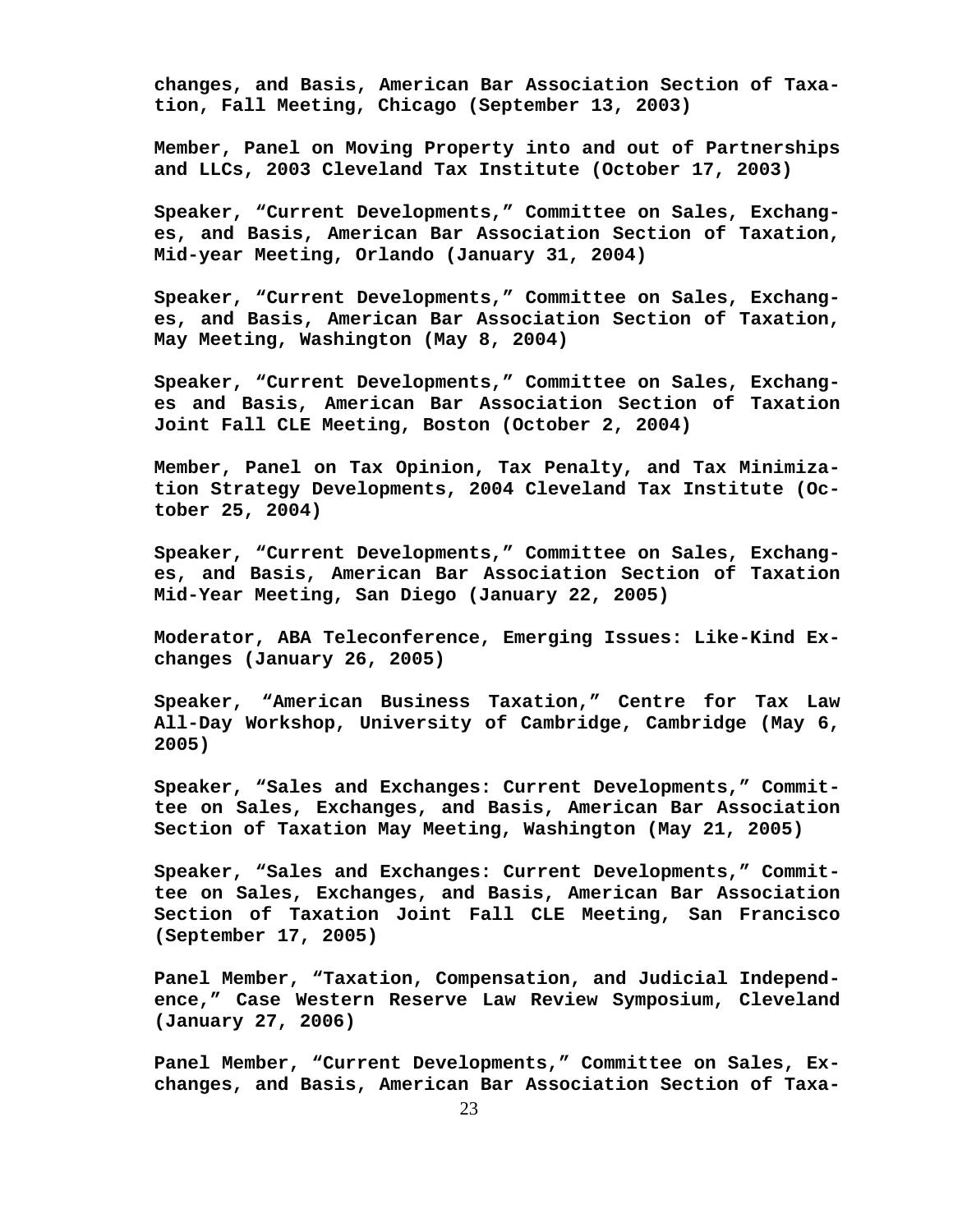**tion Mid-Year Meeting, San Diego (February 4, 2006)**

**Panel Member, "Current Developments," Committee on Sales, Exchanges, and Basis, American Bar Association Section of Taxation May Meeting, Washington (May 6, 2006)**

**Panel Member, "Current Developments: Sales and Exchanges," Committee on Sales, Exchanges, and Basis, American Bar Association Section of Taxation Joint Fall CLE Meeting, Denver (October 21, 2006)**

**Panel Member, "Current Developments: Sales and Exchanges," Committee on Sales, Exchanges, and Basis, American Bar Association Section of Taxation Mid-Year Meeting, Hollywood, Florida (January 21, 2007)**

**Speaker, "Taxation and Doing Business in Indian Country," Tax Law Colloquium, Business and Transactional Law Center, Washburn University School of Law, Topeka (February 9, 2007)**

**Speaker, "Sales and Exchanges: Current Developments," Committee on Sales, Exchanges, and Basis, American Bar Association Section of Taxation May Meeting, Washington (May 12, 2007)**

**Speaker, "Sales and Exchanges: Current Developments," Committee on Sales, Exchanges, and Basis, American Bar Association Section of Taxation Joint Fall CLE Meeting, Vancouver (September 29, 2007)**

**Member, Panel on Current Developments, "Indian Gaming in Ohio: Can It Happen?", Cleveland Tax Institute (November 1, 2007)**

**Speaker, "Sales and Exchanges: Current Developments," Committee on Sales, Exchanges, and Basis, American Bar Association Section of Taxation Mid-Year Meeting, Lake Las Vegas (January 19, 2008)**

**Speaker, "Taxation and Doing Business in Indian Country," Faculty Workshop Series, Salmon P. Chase College of Law, Northern Kentucky University, Highland Heights (March 28, 2008)**

**Speaker, "Sales and Exchanges: Current Developments," Committee on Sales, Exchanges, and Basis, American Bar Association Section of Taxation Joint Fall CLE Meeting, San Francisco (September 13, 2008)**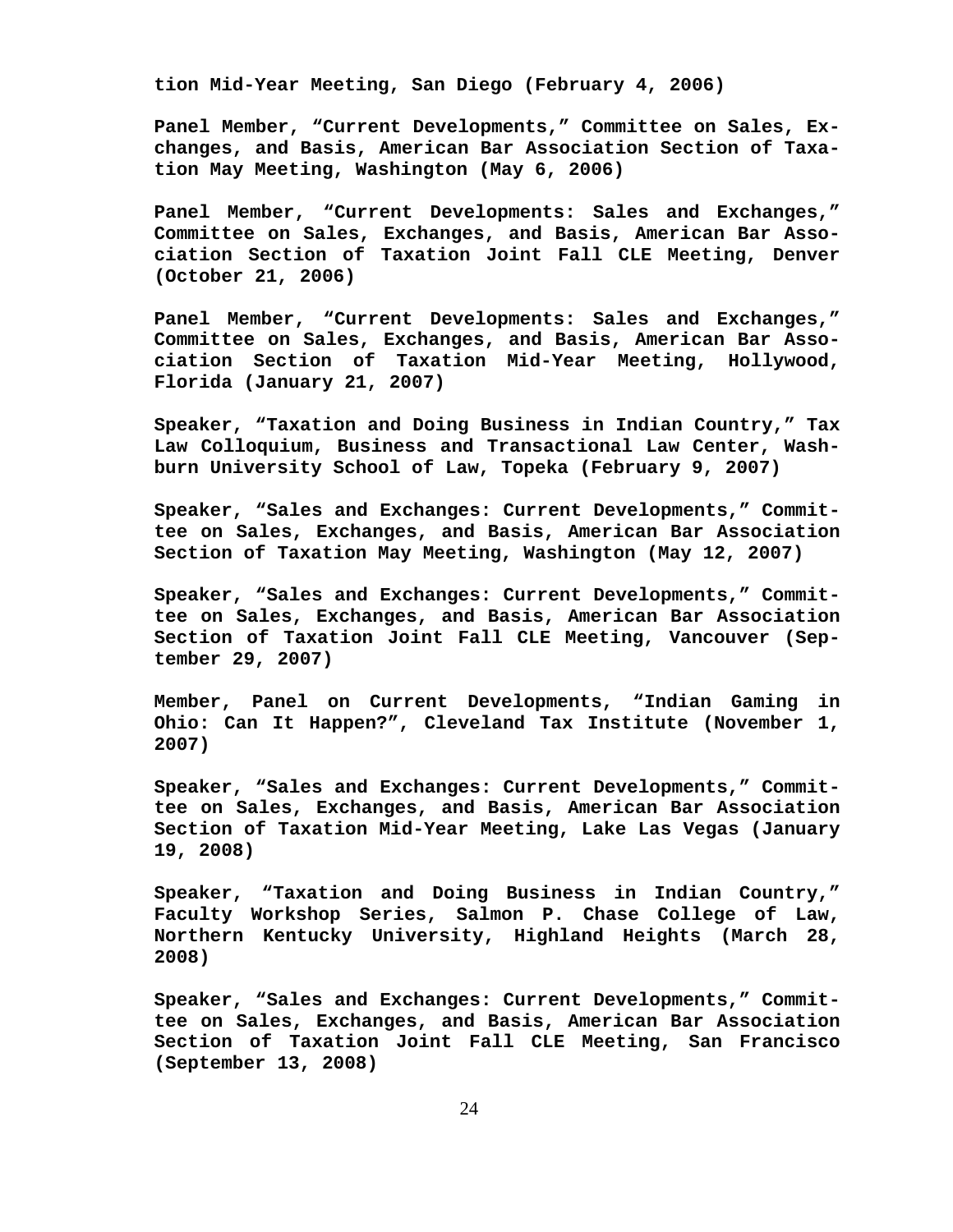**Speaker, "Professor Henry T. King, Jr., 1919-2009: Honoring His Legacy," Cleveland (September 9, 2009)**

**Moderator and Speaker, "Current Developments," Committee on Sales, Exchanges, and Basis, American Bar Association Section of Taxation Joint Fall CLE Meeting, Chicago (September 26, 2009)**

**Moderator and Speaker, "Sale or Surrender of Life Insurance Contracts," Committee on Sales, Exchanges, and Basis, American Bar Association Section of Taxation Joint Fall CLE Meeting, Chicago (September 26, 2009)**

**Speaker, "Current Developments," Committee on Sales, Exchanges, and Basis, American Bar Association Section of Taxation Mid-Year Meeting, San Antonio (January 23, 2010)**

**Speaker, "Current Non-Section 1031 Developments," Committee on Sales, Exchanges, and Basis, American Bar Association Section of Taxation May Meeting, Washington (May 8, 2010)**

**Speaker, "Current Non-Section 1031 Developments," Committee on Sales, Exchanges, and Basis, American Bar Association Section of Taxation Joint Fall CLE Meeting, Toronto (September 25, 2010)**

**Speaker, "The Individual Mandate and the Taxing Power," Symposium, Health Care Reform and the Constitution: The Constitutionality of the Patient Protection and Affordable Care Act, Salmon P. Chase College of Law, Northern Kentucky University, Highland Heights (October 15, 2010)**

**Member, Panel on Current Developments, "The Individual Mandate and the Taxing Power," Cleveland Tax Institute (November 3, 2010)**

**Speaker, "The US Internal Revenue Code—a Model?" and "Economic Substance," Centre for Tax Law All-Day Workshop, University of Cambridge, Cambridge (December 15, 2010)**

**Speaker, "Current Non-Section 1031 Developments," Committee on Sales, Exchanges, and Basis, American Bar Association Section of Taxation Mid-Year Meeting, Boca Raton (January 22, 2011)**

**Speaker, "Current Non-Section 1031 Developments," Committee on Sales, Exchanges, and Basis, American Bar Association Section of Taxation May Meeting, Washington (May 7, 2011)**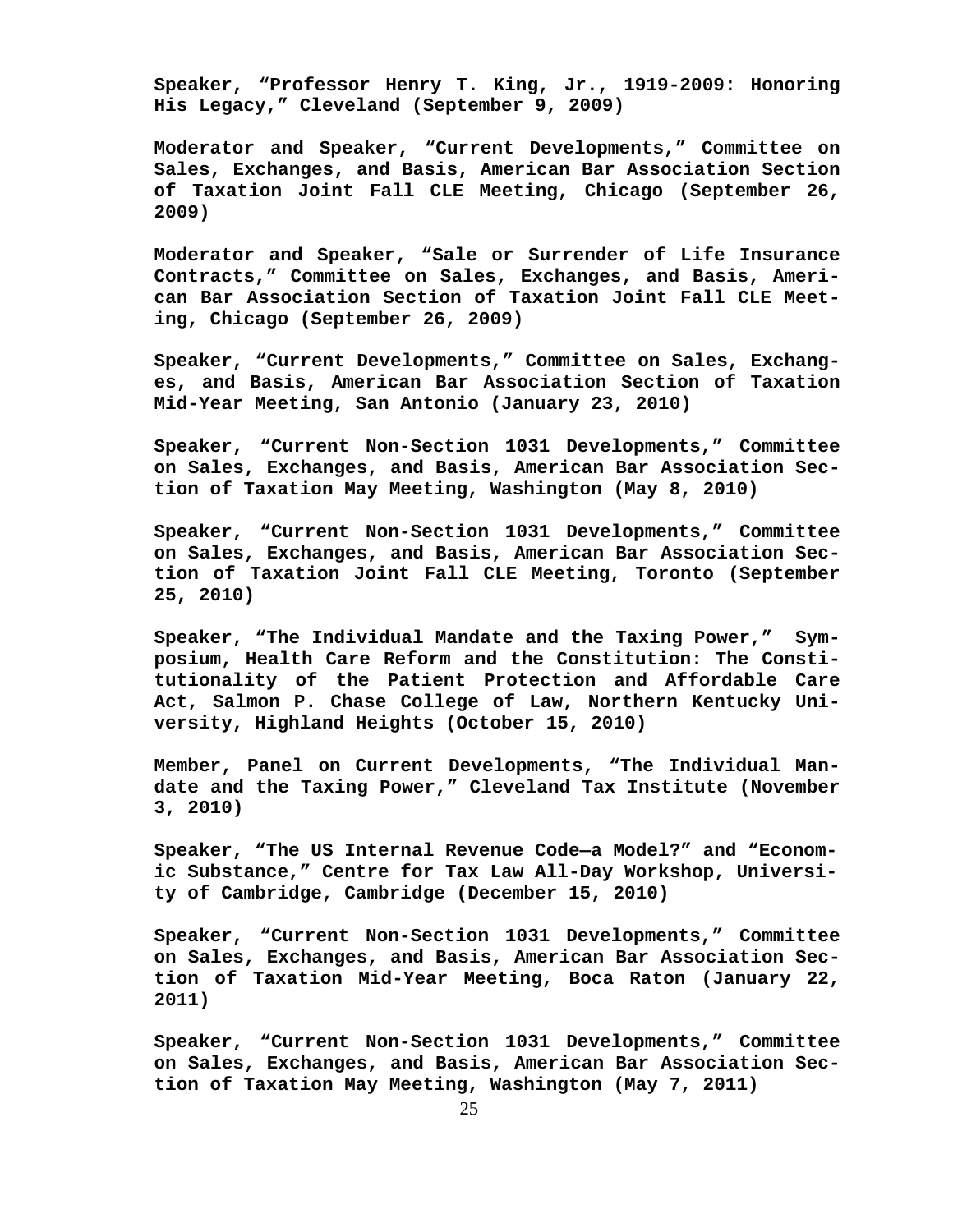**Speaker, "Current Non-Section 1031 Developments," Committee on Sales, Exchanges, and Basis, American Bar Association Section of Taxation Joint CLE Meeting, Denver (October 22, 2011)**

**Speaker, "Current Developments in Sales, Exchanges, and Basis (Other Than Sections 1031 & 1033)," Committee on Sales, Exchanges, and Basis, American Bar Association Section of Taxation 2012 Mid-Year Meeting, San Diego (February 18, 2012)**

**Speaker, "Current Non-Section 1031 Developments," Committee on Sales, Exchanges, and Basis, American Bar Association Section of Taxation Joint Fall CLE Meeting, Boston (September 15, 2012)**

**Speaker, "Professor Jensen Speaks His Mind on the Supreme Court's Decision in** *National Federation***," Committee on Sales, Exchanges, and Basis, American Bar Association Section of Taxation Joint Fall CLE Meeting, Boston (September 15, 2012)**

**Panel Member, "What's Next? Understanding the Supreme Court's Decision on the Affordable Care Act," Law-Medicine Forum, Case Western Reserve University School of Law, Cleveland (October 18, 2012)**

**Member, Panel on Current Developments, "The Supreme Court's Decision in National Federation of Independent Business v. Sebelius," Cleveland Tax Institute (November 28, 2012)**

**Moderator and Speaker, "Everything You Need to Know About the Tax Issues in the Supreme Court's Decision in National Federation of Independent Business v. Sebelius," Committee on Sales, Exchanges, and Basis, American Bar Association Section of Taxation Mid-Year Meeting, Orlando (January 26, 2013)**

**Speaker, "Taxes and the Constitution," Case Downtown Lecture Series, Cleveland (March 13, 2013)**

**Speaker, "Does the Sixteenth Amendment Matter?", Symposium on "100 Years Under the Income Tax," Northwestern University School of Law, Chicago (April 5, 2013)**

**Panel Member, "What Are the Constitutional Parameters of Tax Reform and Simplification?", Committee on Tax Policy and Simplification, American Bar Association Section of Taxation May Meeting, Washington (May 10, 2013)**

**Panel Member, "Slogging Through Section 1(h): A Guide for the**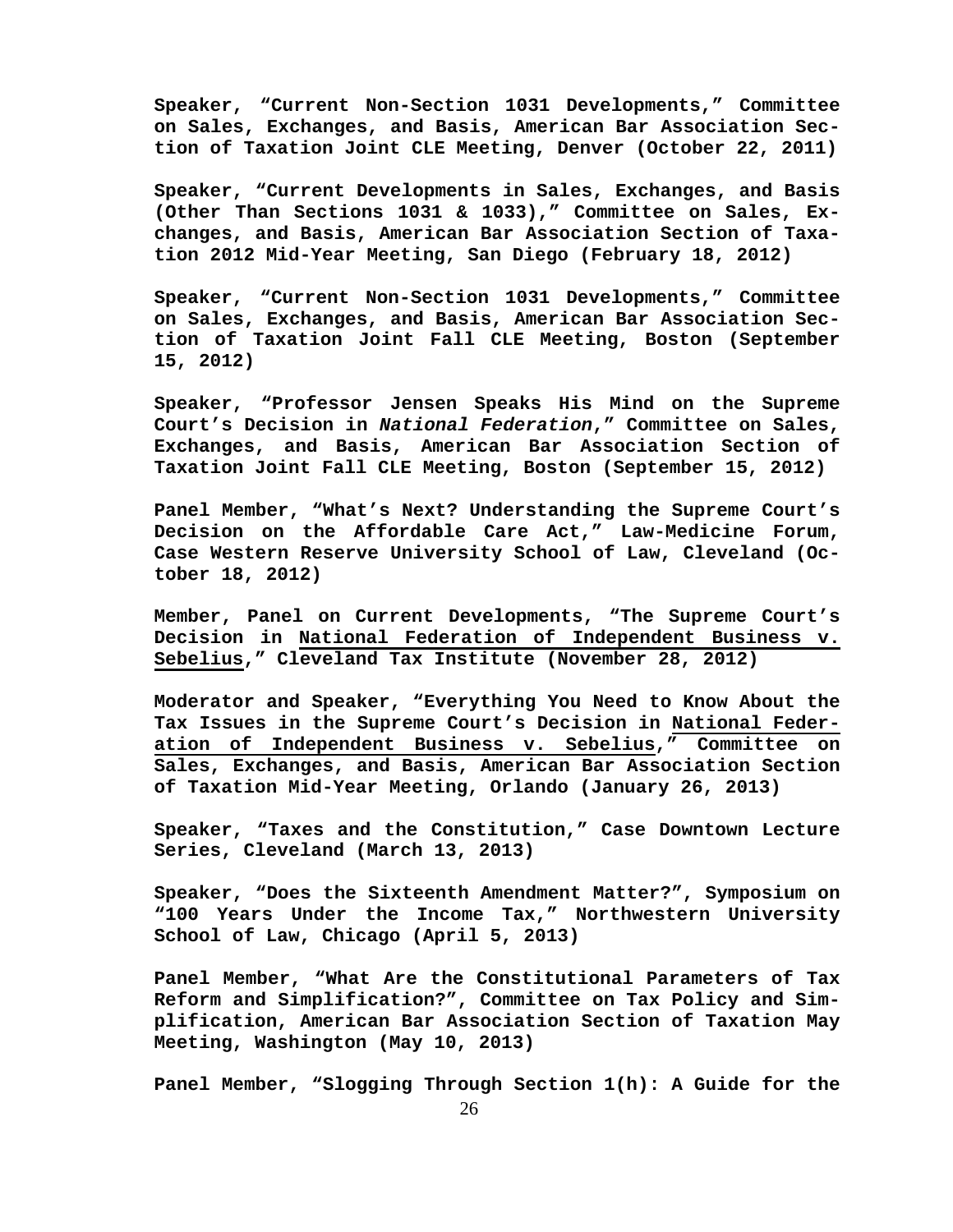**Perplexed," Committee on Sales, Exchanges, and Basis, American Bar Association Section of Taxation May Meeting, Washington (May 11, 2013)**

**Panel Member, "Current Developments in Sales, Exchanges, and Basis," Committee on Sales, Exchanges, and Basis, American Bar Association Section of Taxation Joint Fall CLE Meeting, San Francisco (September 21, 2013)**

**Speaker, "Taxes and the Constitution," Barristers Golden Circle CLE program, Case Western Reserve University School of Law, Cleveland (September 28, 2013)**

**Member, Panel on Current Developments, "Back to the Future with Rescission Decisions," Cleveland Tax Institute (December 4, 2013)**

**Speaker, "Current Developments in Sales, Exchanges, and Basis," Committee on Sales, Exchanges, and Basis, American Bar Association Section of Taxation May Meeting, Washington (May 10, 2014)**

**Panel Member, "Current Developments in Sales, Exchanges, and Basis," Committee on Sales, Exchanges, and Basis, American Bar Association Section of Taxation Joint Fall CLE Meeting, Denver (September 20, 2014)**

**Member, Panel on Current Developments,"'Student' Athletes and Big-Time College Athletics: Compensation and UBIT Issues," Cleveland Tax Institute (December 3, 2014)**

**Discussant, Tax Colloquium, "Uncovering a Meaning for 'Direct Tax,'" sponsored by Law, Finance and Governance @ Ohio State, Columbus (April 23, 2015)**

**Panel Member, "Current Developments in Sales, Exchanges, and Basis," Committee on Sales, Exchanges, and Basis, American Bar Association Section of Taxation May Meeting, Washington (May 9, 2015)**

**Member, American Bar Association Section of Taxation Committee on Sales and Financial Transactions: 1985-88 Committee on Sales, Exchanges, and Basis: 1988-present 1991-2005: Chair, Subcommittee on Important Developments 2000-present: Vice Chair for Law Development Committee on Teaching Taxation: 1989-present Professional Services (now Section CLE) Committee: 2006-**